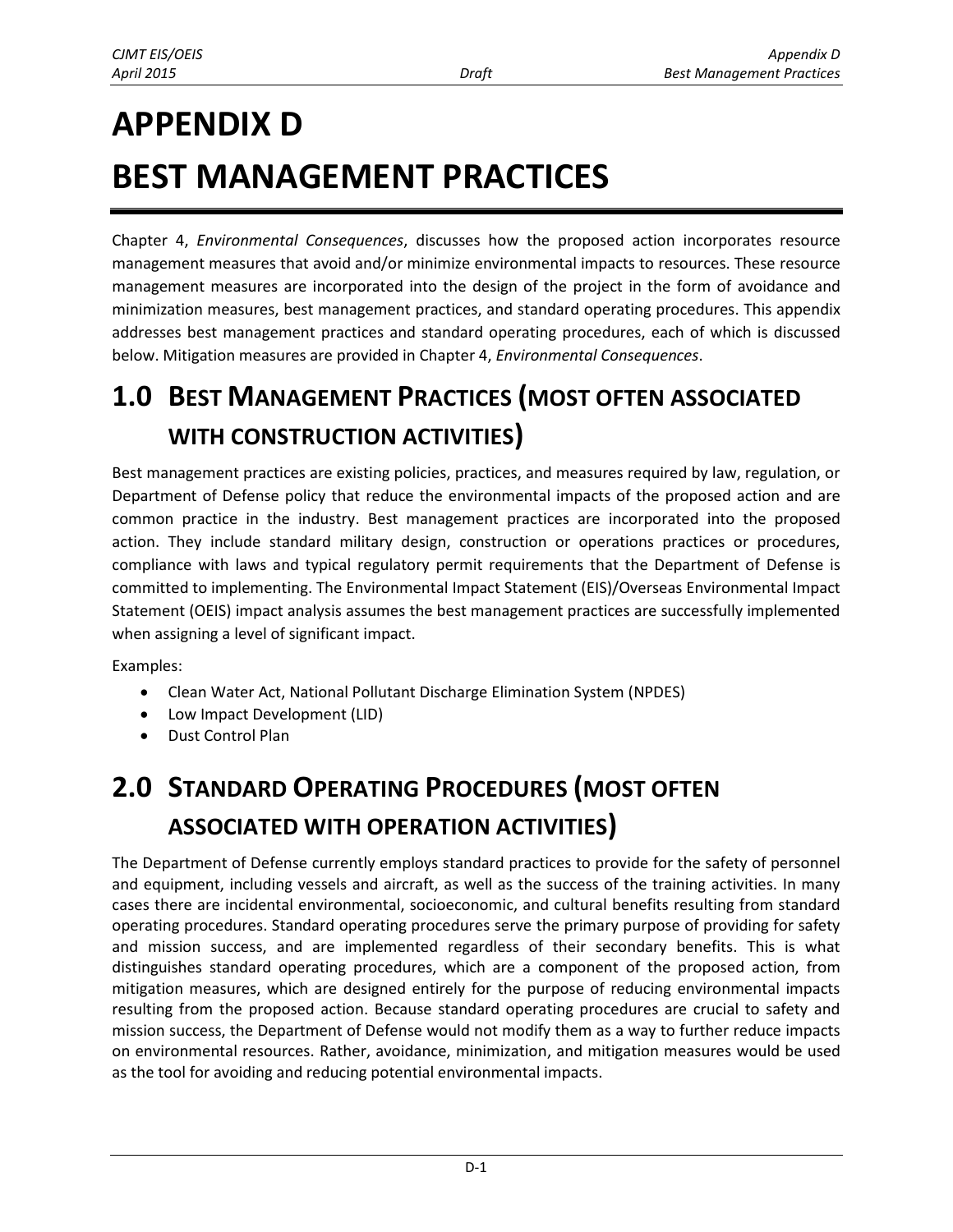Examples:

- Munitions and Explosives of Concern (MEC)
- Range clearance
- Vessels look-outs

The best management practices and standard operating procedures relevant to this proposed action are listed in **Table D-1**, which illustrates how minimization and avoidance measures often have a mitigating effect across multiple resource areas.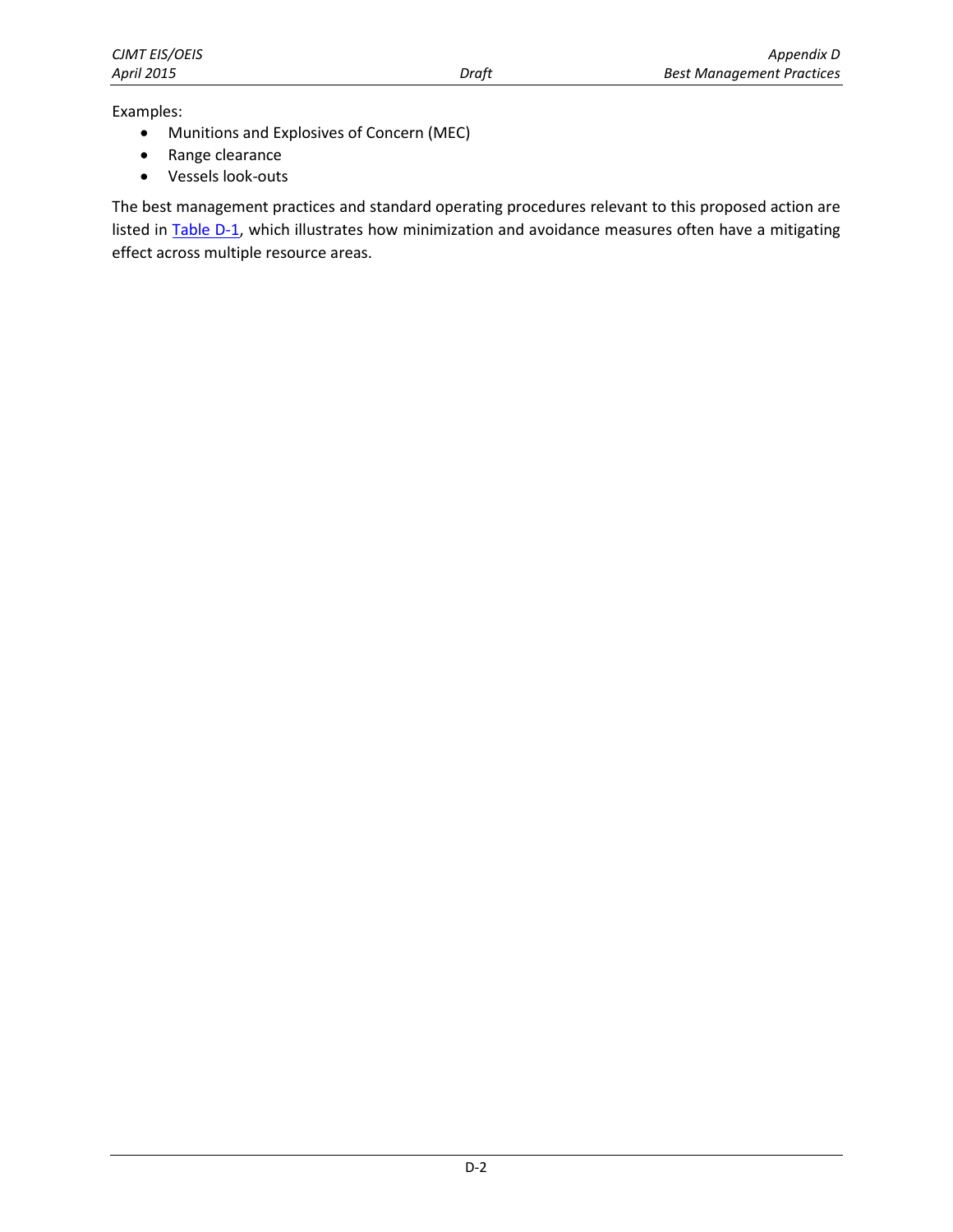<span id="page-2-0"></span>

|                                                                                        |                                                                                                                                                                                                                                                                                                                                                                                                                                                                                                                                                                                                                                                                                                                                                                                                                                                                                                                                                                                                                                                                                                                                                                                                                                                                                                                                                                                                                                                                                                                                                                                                                                                                                                                                                                                                                                                                                                                                                                                                                                                                                                                                                                                                                                                                                                                                                                                                                                                                                     |              | <b>Phase</b> |              |                                           |              |              |       |          |                                         |            | <b>Resource</b>               |                           |                 |        |                                             |              |                                        |                                   |
|----------------------------------------------------------------------------------------|-------------------------------------------------------------------------------------------------------------------------------------------------------------------------------------------------------------------------------------------------------------------------------------------------------------------------------------------------------------------------------------------------------------------------------------------------------------------------------------------------------------------------------------------------------------------------------------------------------------------------------------------------------------------------------------------------------------------------------------------------------------------------------------------------------------------------------------------------------------------------------------------------------------------------------------------------------------------------------------------------------------------------------------------------------------------------------------------------------------------------------------------------------------------------------------------------------------------------------------------------------------------------------------------------------------------------------------------------------------------------------------------------------------------------------------------------------------------------------------------------------------------------------------------------------------------------------------------------------------------------------------------------------------------------------------------------------------------------------------------------------------------------------------------------------------------------------------------------------------------------------------------------------------------------------------------------------------------------------------------------------------------------------------------------------------------------------------------------------------------------------------------------------------------------------------------------------------------------------------------------------------------------------------------------------------------------------------------------------------------------------------------------------------------------------------------------------------------------------------|--------------|--------------|--------------|-------------------------------------------|--------------|--------------|-------|----------|-----------------------------------------|------------|-------------------------------|---------------------------|-----------------|--------|---------------------------------------------|--------------|----------------------------------------|-----------------------------------|
| <b>Best Management</b><br><b>Practice/Standard Operating</b><br><b>Procedure Topic</b> | <b>Description</b>                                                                                                                                                                                                                                                                                                                                                                                                                                                                                                                                                                                                                                                                                                                                                                                                                                                                                                                                                                                                                                                                                                                                                                                                                                                                                                                                                                                                                                                                                                                                                                                                                                                                                                                                                                                                                                                                                                                                                                                                                                                                                                                                                                                                                                                                                                                                                                                                                                                                  | Design       | Construction | Operation    | Soils<br>$\boldsymbol{\alpha}$<br>Geology | <b>Water</b> | Air Quality  | Noise | Airspace | <b>Land Use</b><br>Submerge<br>Land and | Recreation | Biology<br><b>Terrestrial</b> | Marine Biology            | <b>Cultural</b> | Visual | Transportation<br>(Air, Ground<br>Utilities | Socioe       | <b>Hazardous Materials</b><br>Environm | <b>Public Health &amp; Safety</b> |
| Seismic Design for Buildings                                                           | UFC 3-310-04 Seismic Design for Buildings dated June 1, 2013 (Department of Defense 2013) are guidelines that<br>would be implemented to reduce geologic hazards associated with seismicity, liquefaction, and ground shaking<br>as follows:<br>Design earthquake-resistant buildings.<br>Evaluate and rehabilitating existing buildings for earthquake resistance.<br>• Apply seismic design principles to specialized structural and non-structural elements.                                                                                                                                                                                                                                                                                                                                                                                                                                                                                                                                                                                                                                                                                                                                                                                                                                                                                                                                                                                                                                                                                                                                                                                                                                                                                                                                                                                                                                                                                                                                                                                                                                                                                                                                                                                                                                                                                                                                                                                                                     | X            | $\mathsf{X}$ |              | $\times$                                  |              |              |       |          |                                         |            |                               |                           |                 |        |                                             |              |                                        | $\mathsf{X}$                      |
| <b>Dust Control Measures</b>                                                           | Implement a Dust Control Plan with the following measures when feasible:<br>Minimize land disturbance.<br>Construct stabilized construction entrances per construction standard specifications.<br>Cover trucks when hauling soil, stone, and debris.<br>Use water trucks to minimize dust.<br>Stabilize or cover stockpiles.<br>$\bullet$<br>. Minimize dirt tracking by washing or cleaning trucks before leaving the construction site.                                                                                                                                                                                                                                                                                                                                                                                                                                                                                                                                                                                                                                                                                                                                                                                                                                                                                                                                                                                                                                                                                                                                                                                                                                                                                                                                                                                                                                                                                                                                                                                                                                                                                                                                                                                                                                                                                                                                                                                                                                          | X            | $\mathsf{X}$ |              | $\mathsf{X}$                              | X            | $\mathsf{X}$ |       |          |                                         |            |                               |                           |                 |        | $\mathsf{x}$                                | $\mathsf{X}$ | $\mathsf{X}$                           | $\mathsf{X}$                      |
| <b>Erosion Control Measures</b>                                                        | The erosion control measures would be implemented during construction and operations to eliminate and/or<br>minimize nonpoint source pollution in surface waters due to sediment. CNMI DEQ established minimum<br>standards and requirements necessary for controlling nonpoint source runoff from land disturbance. CNMI<br>Earthmoving and Erosion Control Regulations (Volume 15, Number 10, October 15, 1993) and CNMI<br>Environmental Protection Act (Public Law 3-23, 2 CMC §§ 2601 to 2605) establish a permit process for<br>construction activities, identify investigations and studies that are required prior to design and construction, and<br>provide standards for grading, filling, and clearing. The Erosion Control measures would include DEQ<br>recommended BMPs that apply to federal actions in CNMI. The following is a list of some specific BMPs but is not<br>intended to be an exhaustive list:<br><b>Construction:</b><br>Minimize the ground disturbance area. Contractors would be held responsible for ground<br>$\bullet$<br>disturbance/vegetation removal that occurs outside of project areas identified in contractor<br>specifications.<br>Erosion control through site approval process (whereby the DoN reviews each proposed project for its<br>$\bullet$<br>erosion potential).<br>The erosion control measures such as retention ponds, swales, silt fences, fiber rolls, gravel bag berms,<br>$\bullet$<br>mulch, and erosion control blankets would be implemented during construction and operations to<br>eliminate and/or minimize nonpoint source pollution in surface waters due to sediment. Topsoil<br>removed from the site would be placed in the immediate area and reused for re-compaction purposes<br>(if appropriate, in accordance with geotechnical recommendations).<br>• Soil exposed near water as part of the project would be protected from erosion with erosion control<br>blankets (organic or synthetic fibers held together with net to cover disturbed areas) after exposure,<br>and stabilized as soon as practicable (with vegetation matting, hydroseeding, etc.).<br>Flatten landfill slopes for increased soil stability.<br>$\bullet$<br>Silt-containment (silt fences and other physical barriers that intercept runoff from drainage areas).<br>Re-vegetate as soon as possible after any ground disturbance or grading.<br>• Minimize construction and grading during times of inclement weather. | $\mathsf{x}$ | $\mathsf{X}$ | $\mathsf{X}$ | $\mathsf{x}$                              | $\mathsf{X}$ | $\mathsf{x}$ |       |          |                                         |            |                               | $\boldsymbol{\mathsf{x}}$ |                 |        | $\mathsf{x}$                                |              | X                                      |                                   |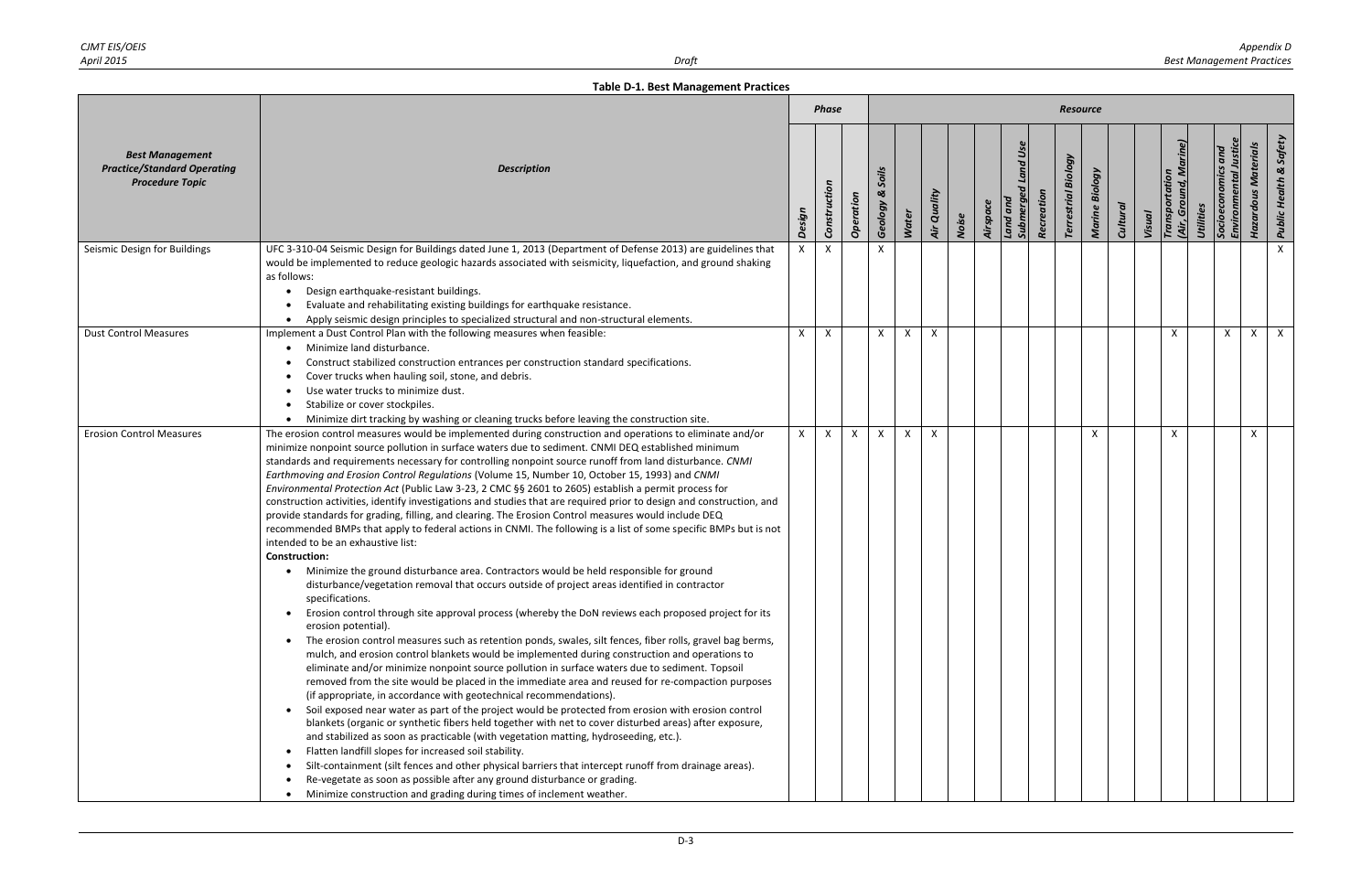|                                                                                               |                                                                                                                                                                                                                                                                                                                                                                                                                                                                                                                                                                                                                                                                                                                                                                                                                                                                                                                                                                                                                                                                                                                                                                                                                                                                                                                                                                                                                                                                                                                                                                                                                                                                                                                                                                                                                                                                                                                                                                                                                                                                                                                                                                                                         |        | <b>Phase</b> |              |                       |              |             |       |                      |                       |            | <b>Resource</b>               |                |                 |        |                                      |                                    |          |                                                                 |
|-----------------------------------------------------------------------------------------------|---------------------------------------------------------------------------------------------------------------------------------------------------------------------------------------------------------------------------------------------------------------------------------------------------------------------------------------------------------------------------------------------------------------------------------------------------------------------------------------------------------------------------------------------------------------------------------------------------------------------------------------------------------------------------------------------------------------------------------------------------------------------------------------------------------------------------------------------------------------------------------------------------------------------------------------------------------------------------------------------------------------------------------------------------------------------------------------------------------------------------------------------------------------------------------------------------------------------------------------------------------------------------------------------------------------------------------------------------------------------------------------------------------------------------------------------------------------------------------------------------------------------------------------------------------------------------------------------------------------------------------------------------------------------------------------------------------------------------------------------------------------------------------------------------------------------------------------------------------------------------------------------------------------------------------------------------------------------------------------------------------------------------------------------------------------------------------------------------------------------------------------------------------------------------------------------------------|--------|--------------|--------------|-----------------------|--------------|-------------|-------|----------------------|-----------------------|------------|-------------------------------|----------------|-----------------|--------|--------------------------------------|------------------------------------|----------|-----------------------------------------------------------------|
| <b>Best Management</b><br><b>Practice/Standard Operating</b><br><b>Procedure Topic</b>        | <b>Description</b>                                                                                                                                                                                                                                                                                                                                                                                                                                                                                                                                                                                                                                                                                                                                                                                                                                                                                                                                                                                                                                                                                                                                                                                                                                                                                                                                                                                                                                                                                                                                                                                                                                                                                                                                                                                                                                                                                                                                                                                                                                                                                                                                                                                      | Design | Construction | Operation    | Soils<br>ಜ<br>Geology | <b>Water</b> | Air Quality | Noise | Land and<br>Airspace | Land Use<br>Submerged | Recreation | Biology<br><b>Terrestrial</b> | Marine Biology | <b>Cultural</b> | Visual | Ground, M<br>Transportation<br>(Air, | and<br>Socioeconomics<br>Utilities | Environm | <b>Public Health &amp; Safety</b><br><b>Hazardous Materials</b> |
|                                                                                               | Soil piles and exposed slopes covered during times of inclement weather.<br>Stockpiling of excavated materials behind impermeable berms and away from the influence of surface<br>waters and runoff.<br>Implement a re-vegetation program to ensure graded benches are fully vegetated as landfills mature.<br>Vegetation/mulch stabilization (applying coarse plant residue to cover soil surface. The<br>vegetation/mulch should be free of invasive species viable reproductive parts, such as rhizomes, seeds,<br>and plants).<br>Level spreader (non-erosive outlet for runoff to disperse flow uniformly across slope).<br>Rock outlet protection (rock protection placed at end of culverts).<br>Sediment.<br>$\bullet$<br><b>Operation:</b><br>Restrict vehicles in training areas (ensure that all training areas, including transit routes necessary to<br>reach training areas, are clearly identified or marked. Restrict vehicular activities to<br>designated/previously identified areas).                                                                                                                                                                                                                                                                                                                                                                                                                                                                                                                                                                                                                                                                                                                                                                                                                                                                                                                                                                                                                                                                                                                                                                                               |        |              |              |                       |              |             |       |                      |                       |            |                               |                |                 |        |                                      |                                    |          |                                                                 |
| Clean Water Act, National Pollutant<br><b>Discharge Elimination System</b><br>(NPDES) Program | A Stormwater Management Plan (SWMP) and Stormwater Pollution Prevention Plan (SWPPP) would be prepared<br>and implemented in compliance with the CNMI Stormwater Management Manual. A SWMP is a document that<br>describes the minimal procedures and practices used to reduce the surface flow and subsequent discharge of<br>pollutants to storm drainage systems. Elements of a SWMP include structural and non-structural practices such<br>as:<br>Check dams (small temporary stone dam across drainage).<br>Diversion dike/swale (berm or ditch that channels water to desired location).<br>Lined waterway (lined outlet for drainage).<br>Storm drain inlet protection (permeable barrier around inlets reducing sediment let into storm drain).<br>Stormwater ponds and wetlands.<br>Infiltration practices (capture/temporarily store water before infiltrating into the soil).<br>Use of groundwater recharge wells and infiltration basins, where applicable.<br>Filtering practices (capture/temporarily store water and pass through filter beds of sand, organic<br>matter, soil, or other media).<br>Soil stabilization (such as mulch and erosion control blankets).<br>$\bullet$<br>Perimeter and sediment control (such as silt fences, fiber rolls, gravel bag berms, and sediment traps).<br>Management and covering of material, waste, and soil stockpiles when not in use.<br>Storage of fuels and hazardous materials with proper secondary containment, and establishment of<br>designated vehicle and equipment maintenance and fueling areas.<br>Management of spills and leaks from vehicles and equipment through inspections and use of drip pans,<br>$\bullet$<br>absorbent pads, and spill kits.<br>A contingency plan to control petroleum products accidentally spilled during the project would be<br>developed.<br>U.S. military facilities are required to comply with the Program-level SWPPP for construction, in addition to<br>individual project SWPPPs during construction and then during day-to-day operations, to ensure that stormwater<br>remains free of contaminants. A SWPPP is a self-implementing plan for compliance with the NPDES Construction |        | $\mathsf{X}$ | $\mathsf{X}$ | X                     | X            |             |       |                      |                       |            |                               | X              |                 |        |                                      |                                    |          | X                                                               |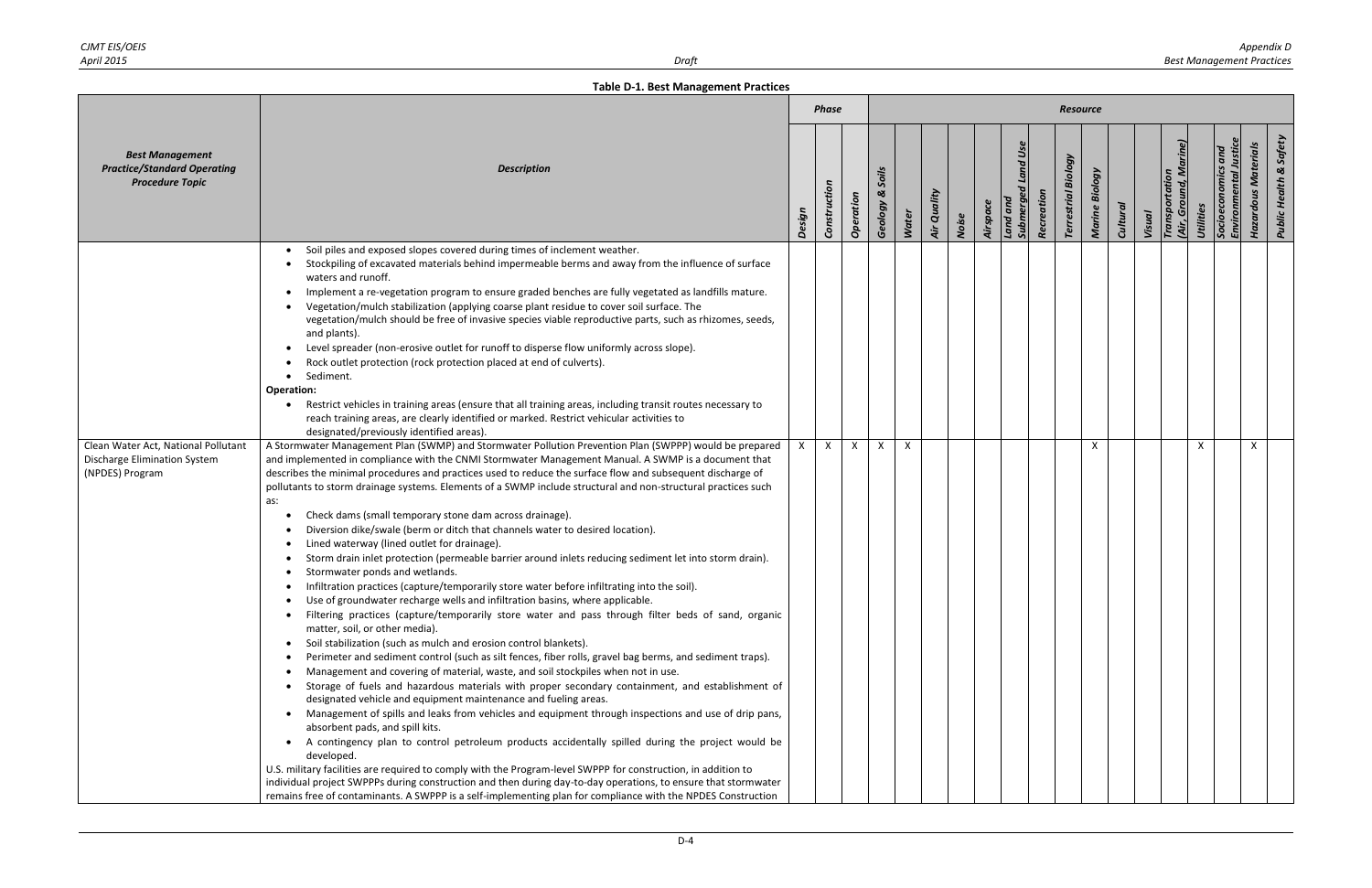|                                                                                           |                                                                                                                                                                                                                                                                                                                                                                                                                                                                                                                                                                                                                                                                                                                                                                                                                                                             |              | <b>Phase</b> |              |                       |              |                    |       |          |                                       |            | <b>Resource</b>            |                |          |                          |                                    |                    |                                                           |                                   |
|-------------------------------------------------------------------------------------------|-------------------------------------------------------------------------------------------------------------------------------------------------------------------------------------------------------------------------------------------------------------------------------------------------------------------------------------------------------------------------------------------------------------------------------------------------------------------------------------------------------------------------------------------------------------------------------------------------------------------------------------------------------------------------------------------------------------------------------------------------------------------------------------------------------------------------------------------------------------|--------------|--------------|--------------|-----------------------|--------------|--------------------|-------|----------|---------------------------------------|------------|----------------------------|----------------|----------|--------------------------|------------------------------------|--------------------|-----------------------------------------------------------|-----------------------------------|
| <b>Best Management</b><br><b>Practice/Standard Operating</b><br><b>Procedure Topic</b>    | <b>Description</b>                                                                                                                                                                                                                                                                                                                                                                                                                                                                                                                                                                                                                                                                                                                                                                                                                                          | Design       | Construction | Operation    | Soils<br>ಜ<br>Geology | Water        | <b>Air Quality</b> | Noise | Airspace | <b>Submerged Land Use</b><br>Land and | Recreation | <b>Terrestrial Biology</b> | Marine Biology | Cultural | Transportation<br>Visual | (Air, Ground, Marine)<br>Utilities | Socioeconomics and | <b>Environmental Justic</b><br><b>Hazardous Materials</b> | <b>Public Health &amp; Safety</b> |
|                                                                                           | General Permit and an installation's stormwater permit. It requires regular site inspections and development of<br>pollution prevention measures, including BMPs, to reduce and control pollutants in stormwater discharge.<br>Similar to the measures listed under the Erosion Control Plan, potential BMPs may include, but may not be<br>limited to:<br>• Perimeter Dike/Swale<br>Sediment Basin<br>Sediment Trap<br>Silt Fence<br><b>Gravel/Sand Bag Berms</b><br><b>Stabilized Construction Entrance/Exit</b><br><b>Storm Drainage Inlet Protection</b><br>• Straw Bale Dike<br>SWPPPs also require (1) routine inspections by qualified personnel during operations of areas where industrial<br>materials are potentially exposed to stormwater, and (2) employee training regarding good housekeeping, spill<br>response, and management practices. |              |              |              |                       |              |                    |       |          |                                       |            |                            |                |          |                          |                                    |                    |                                                           |                                   |
| Technical Guidance on Implementing<br><b>Stormwater Runoff Control</b><br><b>Measures</b> | Section 438 of the Energy Independence and Security Act, Technical Guidance on Implementing the Stormwater<br>Runoff Requirements for Federal Projects establishes post-development stormwater management system that<br>utilizes a combination of natural and engineered features that reduce the volume and rate of stormwater runoff<br>(i.e., eliminate or minimize hydromodification), filter out pollutants, and facilitate groundwater recharge through<br>infiltration-essentially. The preservation and reestablishment of vegetation after construction would minimize<br>the potential for erosion and sediment runoff. See LID.                                                                                                                                                                                                                 | $\mathsf{X}$ | $\mathsf{X}$ | $\mathsf{X}$ | $\mathsf{X}$          | $\mathsf{X}$ |                    |       |          |                                       |            |                            | $\mathsf{X}$   |          |                          | X                                  |                    | $\mathsf{X}$                                              |                                   |
| Designate a Well Head Protection<br>Zone                                                  | Avoid incompatible development and incompatible land use within well head protection zones during<br>construction and operations.                                                                                                                                                                                                                                                                                                                                                                                                                                                                                                                                                                                                                                                                                                                           | $\mathsf{X}$ |              |              |                       | $\mathsf{X}$ |                    |       |          |                                       |            |                            |                |          |                          | X                                  |                    |                                                           | $\mathsf{X}$                      |
| Water Quality Monitoring Plan<br>(WQMP)                                                   | Develop and implement a WQMP. WQMPs evaluate the effectiveness of environmental permits and/or<br>performance standards. Monitoring plans identify ambient or control conditions at a particular site and capture<br>deviations from those conditions resulting from a project or operations of a facility. WQMPs may range in<br>complexity from visual inspections for sedimentation and protection measure failure to laboratory or field<br>analysis of chemical and biological effects on water quality or organisms (acute/chronic bioassay), dependent on<br>a given water resource.                                                                                                                                                                                                                                                                 |              |              | $\times$     |                       | $\times$     |                    |       |          |                                       |            |                            |                |          |                          |                                    | $\mathsf{x}$       |                                                           |                                   |
| Properly closed existing<br>groundwater wells                                             | The DoD would properly close existing unused (production or monitoring) wells within the Military Lease Area to<br>protect the groundwater resources.                                                                                                                                                                                                                                                                                                                                                                                                                                                                                                                                                                                                                                                                                                       |              | X            |              |                       | X            |                    |       |          |                                       |            |                            |                |          |                          |                                    |                    |                                                           |                                   |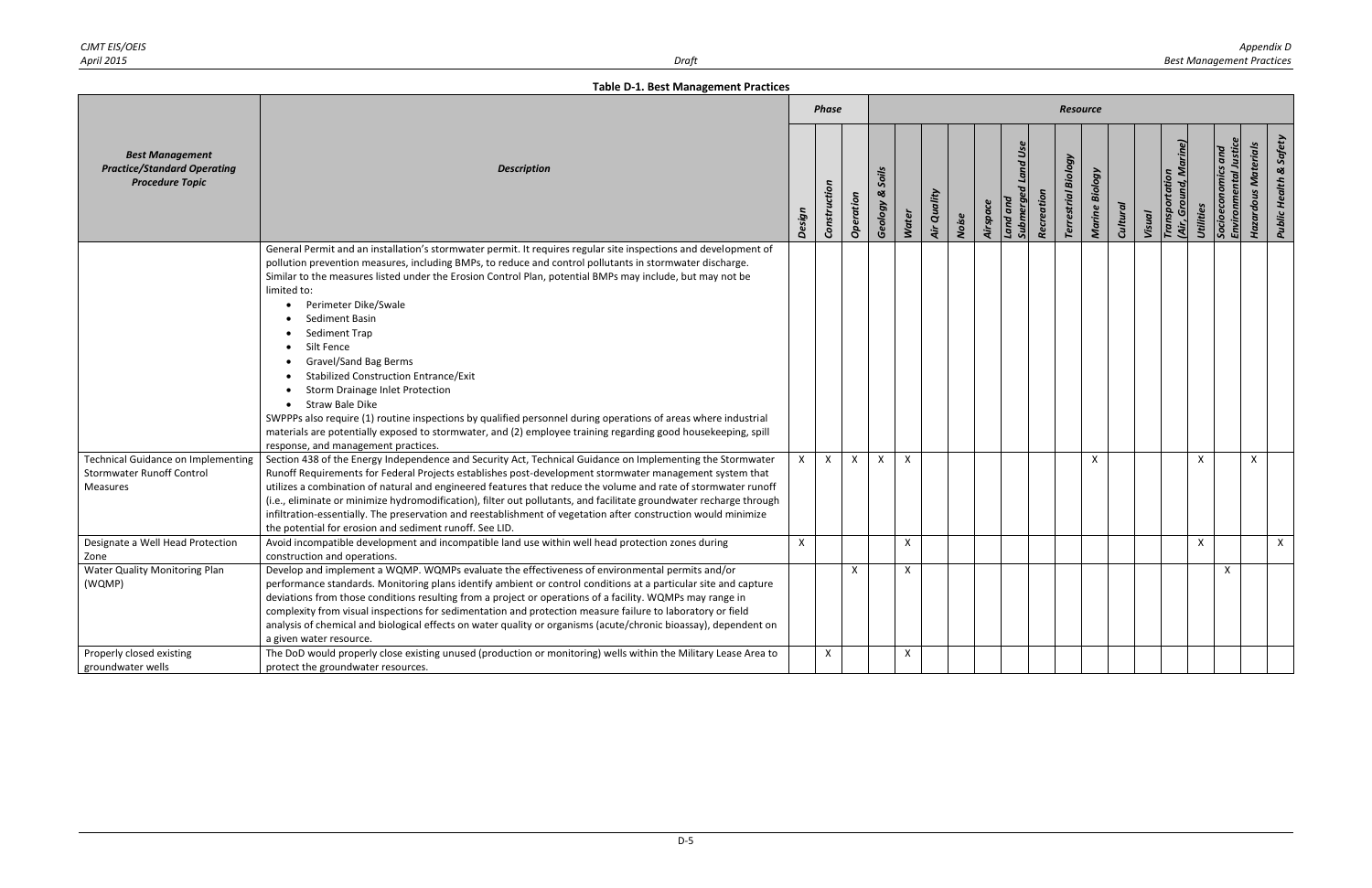|                                                                                                                               |                                                                                                                                                                                                                                                                                                                                                                                                                                                                                                                                                                                                                                                                                                                                                                                                                                           |        | <b>Phase</b> |           |                       |              |             |       |          |                                          |            | <b>Resource</b>            |                |                 |        |                                   |                                           |          |                            |                                   |
|-------------------------------------------------------------------------------------------------------------------------------|-------------------------------------------------------------------------------------------------------------------------------------------------------------------------------------------------------------------------------------------------------------------------------------------------------------------------------------------------------------------------------------------------------------------------------------------------------------------------------------------------------------------------------------------------------------------------------------------------------------------------------------------------------------------------------------------------------------------------------------------------------------------------------------------------------------------------------------------|--------|--------------|-----------|-----------------------|--------------|-------------|-------|----------|------------------------------------------|------------|----------------------------|----------------|-----------------|--------|-----------------------------------|-------------------------------------------|----------|----------------------------|-----------------------------------|
| <b>Best Management</b><br><b>Practice/Standard Operating</b><br><b>Procedure Topic</b>                                        | <b>Description</b>                                                                                                                                                                                                                                                                                                                                                                                                                                                                                                                                                                                                                                                                                                                                                                                                                        | Design | Construction | Operation | Soils<br>త<br>Geology | <b>Water</b> | Air Quality | Noise | Airspace | <b>Land Use</b><br>Submerged<br>Land and | Recreation | <b>Terrestrial Biology</b> | Marine Biology | <b>Cultural</b> | Visual | (Air, Ground, M<br>Transportation | $\overline{and}$<br>Utilities<br>Socioecc | Environm | <b>Hazardous Materials</b> | <b>Public Health &amp; Safety</b> |
| Design individual projects using<br>Leadership in Energy and<br>Environmental Design (LEED)<br><b>Certification Standards</b> | Current DoN/Marine Corps policy supports LEED. The policies support and facilitate Silver certification for bases.<br>LEED is a voluntary point system tool that measures the degree of sustainability features incorporated into a<br>development. Some LEED requirements include:<br>Reduction of electrical energy use in buildings by 10% to save power.<br>Construction materials: use of local sources. DoN guidance and qualification for LEED Silver points<br>requires that 50% non-hazardous waste and demolition debris are recycled.<br>Increased water efficiency.<br>$\bullet$<br>Renewable energy.<br>The sustainability/LEED initiatives would help reduce potable water use and should have a positive<br>effect on demand for wastewater treatment.                                                                     | X      | $\mathsf{X}$ | x         |                       |              |             |       |          |                                          |            |                            |                |                 |        |                                   | X                                         | $\times$ |                            |                                   |
| Design projects using Low Impact<br>Development (LID) Standards                                                               | LID measures would be consistent with guidelines provided in UFC 3-210-10 and stormwater management<br>techniques provided in the CNMI Stormwater Management Manual. LID uses innovative methods to capture<br>stormwater that would otherwise flow into nearby watersheds using a combination of retention devices and<br>vegetation to allow stormwater to be retained and managed at the source, rather than relying on downstream<br>efforts to control the flow of water and contaminants. Potential LID measures may include, but may not be<br>limited to:<br>Stormwater Ponds (Retention/Detention)<br><b>Stormwater Wetlands</b><br><b>Infiltration Practices</b><br><b>Filtering Practices</b><br>$\bullet$<br><b>Open Channel Practices</b><br><b>Minimizing Exposure</b><br>Watershed-based Management.                       | X      | $\mathsf{X}$ | X         |                       | x            |             |       |          |                                          |            | X                          |                |                 |        |                                   | X                                         |          |                            |                                   |
| Design Projects in Compliance with<br>the Energy Policy Act of 2005<br>(EPACT)                                                | EPACT compliance includes analysis and life-cycle cost analysis using a simulated model and the following energy<br>conservation measures:<br>Buildings achieve an energy consumption level that is 30% below the level achieved by ASHRAE<br>$\bullet$<br>Standard 90.1.<br>Use low energy consuming products that are either "Energy Star"-qualified or Federal Energy<br>$\bullet$<br>Management Program-recommended.<br>Optimize building orientation to reduce cooling loads or energy loads to cool the buildings.<br>$\bullet$<br>Optimize building insulation.<br>$\bullet$<br>Seal building envelope for air tightness.<br>Incorporate "cool roof" building designs.<br>$\bullet$<br>Use motion detectors to reduce lighting and to setback cooling in unoccupied buildings.<br>$\bullet$<br>• Maximize use of natural lighting. |        |              | X         |                       |              |             |       |          |                                          |            |                            |                |                 |        |                                   | X                                         |          |                            |                                   |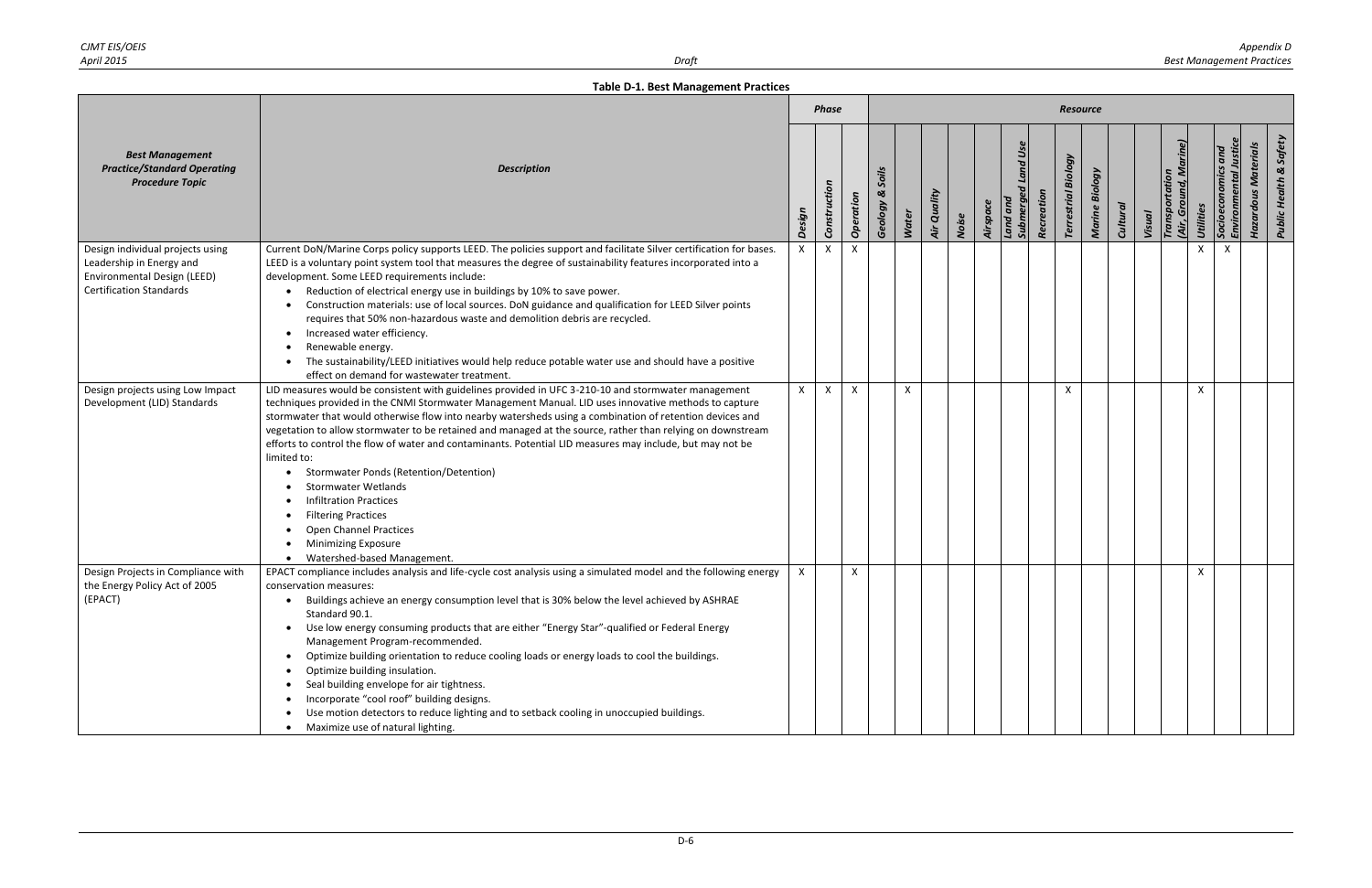|                                                                                                                                         |                                                                                                                                                                                                                                                                                                                                                                                                                                                                                                                                                                                                                                                                                                                                                                                                                                                                                                                                                                                                                                                                                                                                                                                                                                                                                                                                                                                                                                                                                                                                                                                                                                                                                                                                                                                                                                                                                                                                                                                                                                                                                                                                                                                                                                                                                                                                                                                                                                                                                                                 |              | <b>Phase</b> |           |                       |              |             |       |          |                                   |            | <b>Resource</b>            |                |                 |        |                                 |           |                                        |                            |                                   |
|-----------------------------------------------------------------------------------------------------------------------------------------|-----------------------------------------------------------------------------------------------------------------------------------------------------------------------------------------------------------------------------------------------------------------------------------------------------------------------------------------------------------------------------------------------------------------------------------------------------------------------------------------------------------------------------------------------------------------------------------------------------------------------------------------------------------------------------------------------------------------------------------------------------------------------------------------------------------------------------------------------------------------------------------------------------------------------------------------------------------------------------------------------------------------------------------------------------------------------------------------------------------------------------------------------------------------------------------------------------------------------------------------------------------------------------------------------------------------------------------------------------------------------------------------------------------------------------------------------------------------------------------------------------------------------------------------------------------------------------------------------------------------------------------------------------------------------------------------------------------------------------------------------------------------------------------------------------------------------------------------------------------------------------------------------------------------------------------------------------------------------------------------------------------------------------------------------------------------------------------------------------------------------------------------------------------------------------------------------------------------------------------------------------------------------------------------------------------------------------------------------------------------------------------------------------------------------------------------------------------------------------------------------------------------|--------------|--------------|-----------|-----------------------|--------------|-------------|-------|----------|-----------------------------------|------------|----------------------------|----------------|-----------------|--------|---------------------------------|-----------|----------------------------------------|----------------------------|-----------------------------------|
| <b>Best Management</b><br><b>Practice/Standard Operating</b><br><b>Procedure Topic</b>                                                  | <b>Description</b>                                                                                                                                                                                                                                                                                                                                                                                                                                                                                                                                                                                                                                                                                                                                                                                                                                                                                                                                                                                                                                                                                                                                                                                                                                                                                                                                                                                                                                                                                                                                                                                                                                                                                                                                                                                                                                                                                                                                                                                                                                                                                                                                                                                                                                                                                                                                                                                                                                                                                              | Design       | Construction | Operation | Soils<br>ಜ<br>Geology | <b>Water</b> | Air Quality | Noise | Airspace | Land Use<br>Submerged<br>Land ana | Recreation | <b>Terrestrial Biology</b> | Marine Biology | <b>Cultural</b> | Visual | Transportation<br>(Air, Ground, | Utilities | $\overline{and}$<br>Environm<br>Socioe | <b>Hazardous Materials</b> | <b>Public Health &amp; Safety</b> |
| Design Projects with Water<br><b>Conservation Measures</b>                                                                              | Water Conservation Plans include as the use of:<br>Low-flow faucets.<br>Ultra-low-consumption toilets/urinals with electric flush sensors.<br>Low-flow showerheads.<br>Lower flow commercial-type Energy Star washing machines in housing units.<br>Energy and water-saving dishwashers (Energy Star).<br>Water softeners only as needed.<br>Wastewater recycling in industrial washing and rinsing of aircraft and vehicles.<br>Water-efficient cooling systems.<br>Minimal landscape irrigation and no irrigation at housing.<br>Rainwater collection and reuse.<br>Meters installed at all facilities and key locations within the water distribution system that can significantly<br>improve the ability to quickly identify leaks and take corrective action. In addition, educate the military<br>population regarding practices that would conserve water (including full-load clothes washing).                                                                                                                                                                                                                                                                                                                                                                                                                                                                                                                                                                                                                                                                                                                                                                                                                                                                                                                                                                                                                                                                                                                                                                                                                                                                                                                                                                                                                                                                                                                                                                                                        | X            |              | X         |                       |              |             |       |          |                                   |            |                            |                |                 |        |                                 |           | $\times$                               |                            |                                   |
| Design Facilities and Implement<br>Procedures to Minimize Hazardous<br>Waste and Ensure Proper<br>Management of Hazardous<br>Substances | Hazardous Materials Management Plans (HMMPs) describe implement procedures for the transportation,<br>storage, use, and disposal of hazardous materials. Procedures would also include waste minimization plans that<br>provide protocols designed to encourage and promote the efficient use of hazardous materials, substitute<br>products that are less toxic whenever feasible, minimization of their use, and promote recycling and reuse of<br>hazardous materials. HMMPs would contain procedures such as:<br>Hazardous materials spill/release control (use of secondary containment and leak detection methods in<br>operations involving liquid hazardous substances).<br>Construction materials and all construction-related materials should be free of leachable pollutants.<br>Train personnel (U.S. military personnel and contractors are trained in proper labeling, container,<br>storage, staging, and transportation requirements for hazardous substances. Also, they are trained in<br>accordance with spill prevention, control, and cleanup methods).<br>Perform all vehicle maintenance activities at U.S. military maintenance shops.<br>Ensure that all personnel and contractors store, handle, and dispose of all petroleum, oil, and lubricants<br>per all applicable local and federal laws, regulations, and requirements.<br>As necessary, expand Defense Reutilization Marketing Offices on Guam for hazardous materials storage,<br>$\bullet$<br>transportation, and disposal capacity prior to any expected increases.<br>Contaminated topsoil removed from the site would be properly disposed of in an approved landfill in<br>accordance with applicable regulatory requirements<br>Ensure that sediments to be dredged and soils to be excavated are well characterized, properly handled,<br>$\bullet$<br>and disposed of to minimize dispersal of any contaminants that may be present.<br>Temporary equipment laydown or construction staging areas would be located in previously disturbed<br>(e.g., paved) areas when feasible.<br>Minimize the use of contaminated sites for new construction. When new construction occurs on sites<br>where contamination and/or munitions and explosives of concern have been identified, ensure that the<br>risk of human/ecological risk and exposure is minimized via the use of site-specific health and safety<br>plans, engineering and administrative controls, and personal protective equipment. These site-specific | $\mathsf{x}$ | $\mathsf{X}$ | X         | $\times$              | X            |             |       |          |                                   |            |                            |                |                 |        | $\mathsf{x}$                    |           |                                        | $\times$                   | $\mathsf{X}$                      |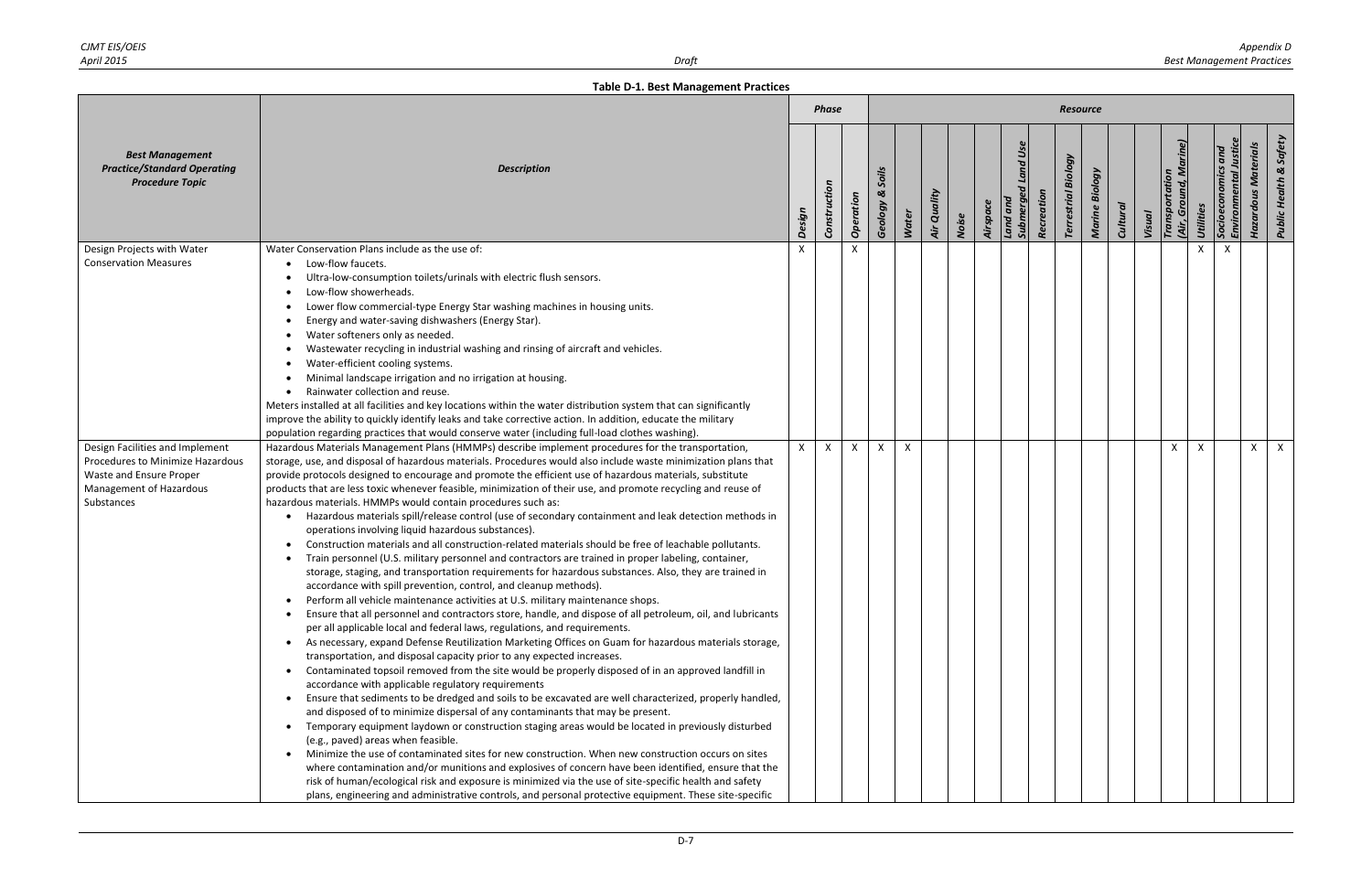|                                                                                        |                                                                                                                                                                                                                                                                                                                                                                                                                                                                                                                                                                                                                                                                                                                                                                                                                                                                                                                                                                                                                                                                                                                                                                                                                                                                                                                                                                                                                                                                                                                                                                                                                                                                                                                                                                                                                                                                                                                                                                                                                                                                                                                                                                                                                                                                                                                                                                                                                                                                                                                                                                                                                                                                                                                                                                                                                                                                                                                                                                                                                                                                                                                                                                                                                                                                                                                                                                                                                                                                                                                                                                                                                                                                                                                               |              | <b>Phase</b> |           |                       |              |             |       |          |                                |            | <b>Resource</b>            |                          |                 |        |                                    |                             |                |                            |                                   |
|----------------------------------------------------------------------------------------|-------------------------------------------------------------------------------------------------------------------------------------------------------------------------------------------------------------------------------------------------------------------------------------------------------------------------------------------------------------------------------------------------------------------------------------------------------------------------------------------------------------------------------------------------------------------------------------------------------------------------------------------------------------------------------------------------------------------------------------------------------------------------------------------------------------------------------------------------------------------------------------------------------------------------------------------------------------------------------------------------------------------------------------------------------------------------------------------------------------------------------------------------------------------------------------------------------------------------------------------------------------------------------------------------------------------------------------------------------------------------------------------------------------------------------------------------------------------------------------------------------------------------------------------------------------------------------------------------------------------------------------------------------------------------------------------------------------------------------------------------------------------------------------------------------------------------------------------------------------------------------------------------------------------------------------------------------------------------------------------------------------------------------------------------------------------------------------------------------------------------------------------------------------------------------------------------------------------------------------------------------------------------------------------------------------------------------------------------------------------------------------------------------------------------------------------------------------------------------------------------------------------------------------------------------------------------------------------------------------------------------------------------------------------------------------------------------------------------------------------------------------------------------------------------------------------------------------------------------------------------------------------------------------------------------------------------------------------------------------------------------------------------------------------------------------------------------------------------------------------------------------------------------------------------------------------------------------------------------------------------------------------------------------------------------------------------------------------------------------------------------------------------------------------------------------------------------------------------------------------------------------------------------------------------------------------------------------------------------------------------------------------------------------------------------------------------------------------------------|--------------|--------------|-----------|-----------------------|--------------|-------------|-------|----------|--------------------------------|------------|----------------------------|--------------------------|-----------------|--------|------------------------------------|-----------------------------|----------------|----------------------------|-----------------------------------|
| <b>Best Management</b><br><b>Practice/Standard Operating</b><br><b>Procedure Topic</b> | <b>Description</b>                                                                                                                                                                                                                                                                                                                                                                                                                                                                                                                                                                                                                                                                                                                                                                                                                                                                                                                                                                                                                                                                                                                                                                                                                                                                                                                                                                                                                                                                                                                                                                                                                                                                                                                                                                                                                                                                                                                                                                                                                                                                                                                                                                                                                                                                                                                                                                                                                                                                                                                                                                                                                                                                                                                                                                                                                                                                                                                                                                                                                                                                                                                                                                                                                                                                                                                                                                                                                                                                                                                                                                                                                                                                                                            | Design       | Construction | Operation | Soils<br>ಜ<br>Geology | Water        | Air Quality | Noise | Airspace | and Use<br>Land and<br>Submerg | Recreation | <b>Terrestrial Biology</b> | Biology<br><b>Marine</b> | <b>Cultural</b> | Visual | Transportation<br>Ground,<br>(Air, | Socioeconomics<br>Utilities | <b>Environ</b> | <b>Hazardous Materials</b> | <b>Public Health &amp; Safety</b> |
| Hazardous Waste Management<br>Program (HWMP)                                           | health and safety plans must specifically address how these controls would be implemented to ensure<br>the protection of human health and the environment.<br>Minimize contamination of the marine environment from project-related activities through procedures<br>such as:<br>All construction project-related materials and equipment placed in the water would be free of<br>$\mathsf{o}$<br>pollutants. The project manager and heavy equipment operators would perform daily pre-work<br>equipment inspections for cleanliness and leaks. All heavy equipment operations would be<br>postponed or halted should a leak be detected, and would not proceed until the leak is repaired<br>and equipment cleaned. This information is written into the construction contract conditions.<br>Fueling of construction project-related vehicles and equipment would take place at least 50<br>$\mathbf{o}$<br>feet away from the water, preferably over an impervious surface. With respect to construction<br>equipment (dredging barges) that cannot be fueled out of the water, spill prevention booms<br>would be employed to contain any potential spills. Any fuel spilled would be cleaned up<br>immediately.<br>A plan would be developed and implemented to prevent construction debris from entering or<br>$\mathsf{o}$<br>remaining in the marine environment during the project.<br>HWMPs include waste minimization plans that provide protocols designed to encourage and promote the<br>efficient use of hazardous materials, substitute products that are less toxic whenever feasible, minimize their<br>use, and promote recycling and reuse of hazardous waste. HWMPs include the following recommendations:<br>Update and implement the existing HWMP to include procedures for the transportation, storage, use,<br>handling, and disposal of hazardous waste. Also, modify project-specific hazardous waste disposal<br>protocol as appropriate.<br>Train personnel and contractor regarding project- and facility-specific hazardous waste plans.<br>Contractors are required to have and to implement a contingency plan to control and contain toxic<br>spills, including petroleum products. Appropriate materials to contain and clean potential spills would<br>be maintained and readily available at the work site.<br>Use spill/release control (use of secondary containment and leak detection methods in operations<br>involving liquid hazardous substances).<br>Use housekeeping protocol (improving overall hazardous waste housekeeping practices, keeping area<br>$\bullet$<br>swept, wiping up spills, etc.).<br>Perform all maintenance activities at existing U.S. military maintenance shops.<br>Ensure all DoD personnel and contractors are trained in accordance with the CNMI pesticide<br>management regulations (May 3, 2013) regarding the importation, handling, use, and application of<br>pesticides (e.g., during maintenance, pre and post construction, and general operations activities).<br>Comply with federal, local, and U.S. military laws and regulations via inspections/audits/surveillances<br>and implement corrective procedures as necessary. Also ensure that all personnel and contractors<br>manage, store, handle, transport, and dispose of hazardous wastes in accordance with applicable local<br>(CNMI Bureau of Environmental and Coastal Quality), U.S. Environmental Protection Agency, Resource<br>Conservations and Recovery Act, and federal Hazardous and Solid Waste Amendments requirements.<br>Ensure that contaminated topsoil removed from sites is properly disposed of in accordance with<br>applicable regulatory requirements. | $\mathsf{x}$ | X            | $\times$  | $\times$              | $\mathsf{x}$ |             |       |          |                                |            |                            |                          |                 |        | $\mathsf{x}$                       |                             |                | X                          | $\mathsf{X}$                      |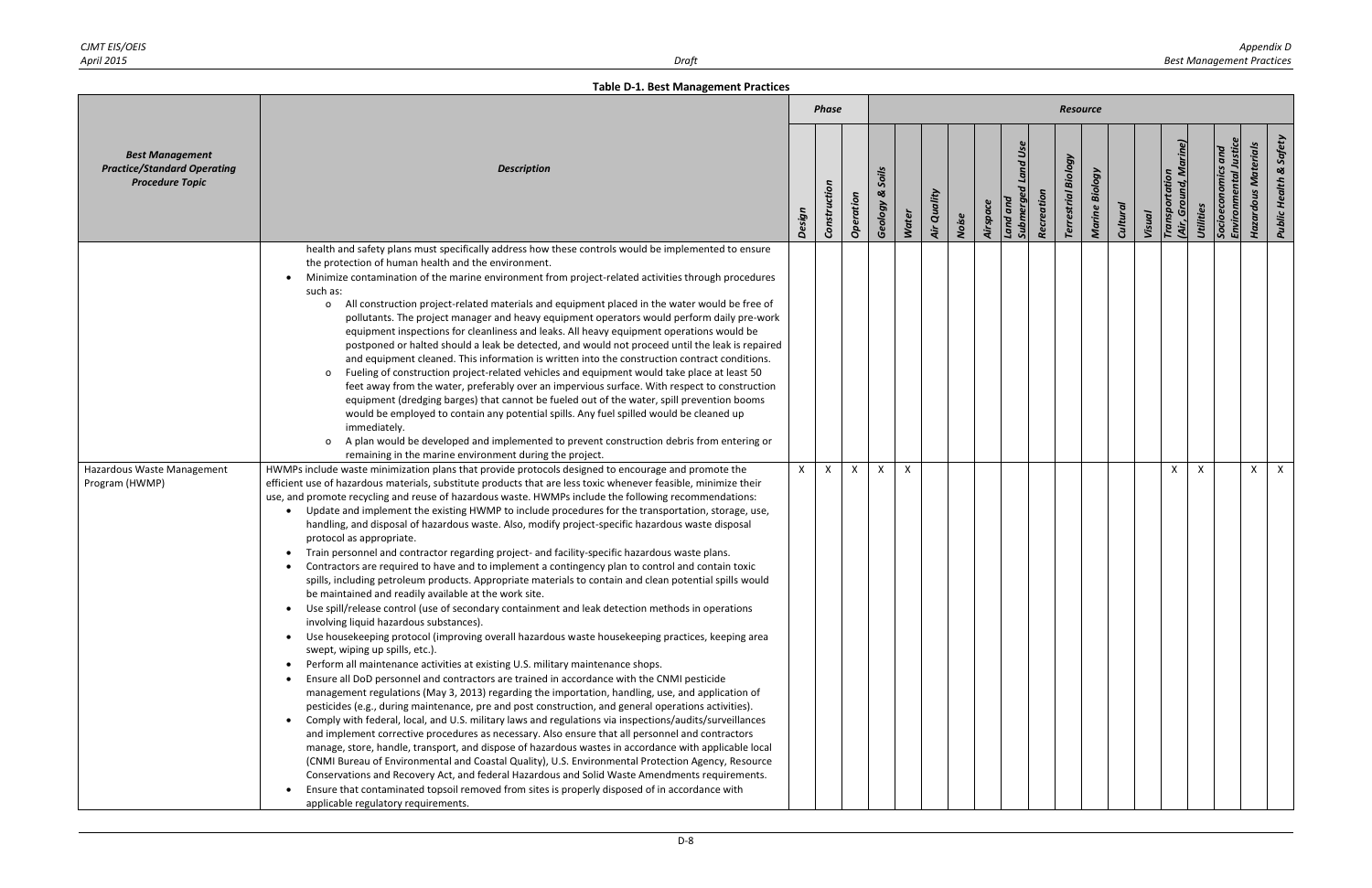|                                                                                                 |                                                                                                                                                                                                                                                                                                                                                                                                                                                                                                                                                                                                                                                                                                                                                                                                                                                                                                                                                                                                                                                                                                                                                                                                                                                                                                                                                                                                                                                                                                                                                                                                                                                                                                                                                                                                                                         |              | <b>Phase</b> |              |                           |              |             |       |          |                                       |            | <b>Resource</b>               |                          |                 |        |                                         |           |                                   |                            |                                   |
|-------------------------------------------------------------------------------------------------|-----------------------------------------------------------------------------------------------------------------------------------------------------------------------------------------------------------------------------------------------------------------------------------------------------------------------------------------------------------------------------------------------------------------------------------------------------------------------------------------------------------------------------------------------------------------------------------------------------------------------------------------------------------------------------------------------------------------------------------------------------------------------------------------------------------------------------------------------------------------------------------------------------------------------------------------------------------------------------------------------------------------------------------------------------------------------------------------------------------------------------------------------------------------------------------------------------------------------------------------------------------------------------------------------------------------------------------------------------------------------------------------------------------------------------------------------------------------------------------------------------------------------------------------------------------------------------------------------------------------------------------------------------------------------------------------------------------------------------------------------------------------------------------------------------------------------------------------|--------------|--------------|--------------|---------------------------|--------------|-------------|-------|----------|---------------------------------------|------------|-------------------------------|--------------------------|-----------------|--------|-----------------------------------------|-----------|-----------------------------------|----------------------------|-----------------------------------|
| <b>Best Management</b><br><b>Practice/Standard Operating</b><br><b>Procedure Topic</b>          | <b>Description</b>                                                                                                                                                                                                                                                                                                                                                                                                                                                                                                                                                                                                                                                                                                                                                                                                                                                                                                                                                                                                                                                                                                                                                                                                                                                                                                                                                                                                                                                                                                                                                                                                                                                                                                                                                                                                                      | Design       | Construction | Operation    | Soils<br>ಜ<br>Geology     | <b>Water</b> | Air Quality | Noise | Airspace | <b>Submerged Land Use</b><br>Land and | Recreation | Biology<br><b>Terrestrial</b> | Biology<br><b>Marine</b> | <b>Cultural</b> | Visual | (Air, Ground, Marine)<br>Transportation | Utilities | Socioeconomics<br><b>Environm</b> | <b>Hazardous Materials</b> | <b>Public Health &amp; Safety</b> |
|                                                                                                 | Ensure that sediments to be dredged and soils to be excavated are well characterized, properly handled,<br>and disposed of to minimize dispersal of any contaminants that may be present.<br>Temporary equipment laydown or construction staging areas would be located in previously disturbed<br>(e.g., paved) areas.<br>Minimize the use of contaminated sites for new construction. When new construction occurs on sites<br>where contamination and/or munitions and explosives of concern have been identified, ensure that the<br>risk of human/ecological risk and exposure is minimized via the use of site-specific health and safety<br>plans, engineering and administrative controls, and personal protective equipment in accordance with<br>Code of Federal Regulations 29 1910.120 (hazardous waste operations and emergency response<br>operations). These site-specific health and safety plans must specifically address how these controls<br>would be implemented to ensure the protection of human health and the environment. In addition, as<br>appropriate, conduct Phase I and II Environmental Site Assessments prior to construction activities and<br>ensure that designs consider and address contaminated sites as appropriate.                                                                                                                                                                                                                                                                                                                                                                                                                                                                                                                                                                          |              |              |              |                           |              |             |       |          |                                       |            |                               |                          |                 |        |                                         |           |                                   |                            |                                   |
| Spill Prevention, Control and<br>Countermeasures (SPCC) and Facility<br>Response Programs (FRP) | Update and implement existing SPCC Plan to assess and respond to hazardous substance spills and/or<br>releases.<br>Update and implement existing FRPs for responding to releases, leaks, or spills of hazardous substances.<br>Ensure U.S. military personnel are trained as to proper labeling, container, storage, staging, and<br>transportation requirements for hazardous substances. Also, ensure they are trained in accordance with<br>spill prevention, control, and cleanup methods.<br>Ensure POL/fuel transfers kept away from water bodies and a response/contingency plan is in place in<br>the event of any releases, leaks, or spills.<br>Ensure proper labeling of all hazardous substance containers to prevent inappropriate storage or use.<br>Contaminant migration control (e.g., reducing contaminant migration pathways by preventing releases<br>to drains, pipelines, and sewers and the use of absorbent pads and materials to prevent and control<br>spills and releases).<br>Ensure that contaminants (e.g., oils, greases, lubrication fluids for heavy equipment) are properly stored<br>at work sites and temporary construction staging areas to avoid spills, releases, and leaks.<br>Ensure that emergency response plans are in place for responding to releases, leaks, or spills of<br>hazardous substances.<br>• Minimize the risk of uncontrolled leaks, spills, and releases through industry and DoN accepted methods<br>for spill prevention, containment, control, and abatement.<br>• Minimize the risk of human exposure to contaminated media through the use of a site-specific health<br>and safety plan, engineering and administrative controls, and appropriate personal protective<br>equipment (e.g., indicating where eye-wash stations, fire extinguishers, etc., are located). | $\mathsf{x}$ | $\mathsf{X}$ | $\mathsf{X}$ | $\boldsymbol{\mathsf{X}}$ | $\times$     |             |       |          |                                       |            |                               | X                        |                 |        | $\mathsf{x}$                            | X         | $\mathsf{X}$                      | X                          | $\mathsf{X}$                      |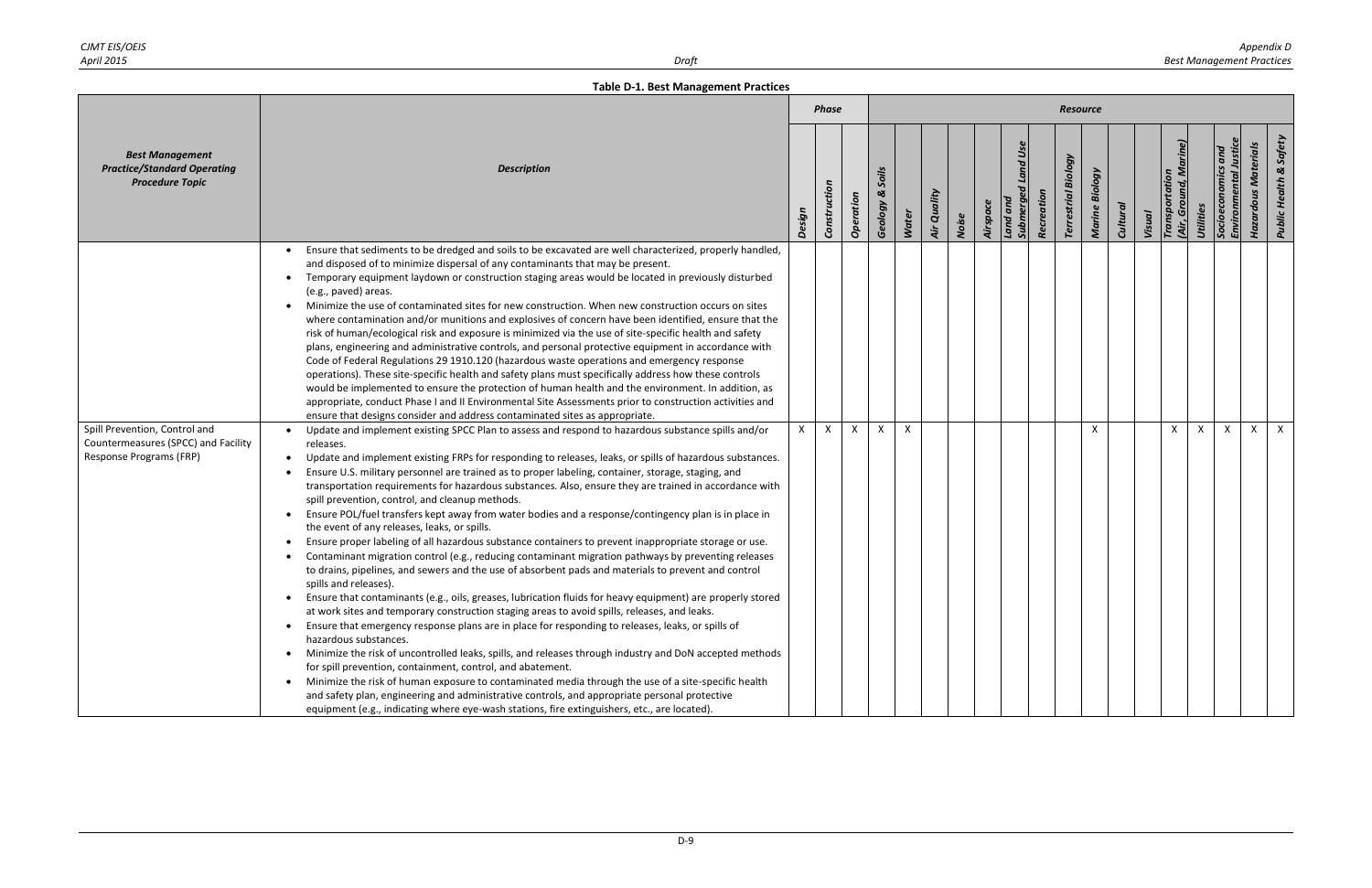|                                                                                        |                                                                                                                                                                                                                                                                                                                                                                                                                                                                                                                                                                                                                                                                                                                                                                                                                                                                                                                                                                                                                                                                                                                                                                                                                        |        | <b>Phase</b> |           |                       |       |              |       |          |                                                |            | Resource                      |                   |                 |        |                              |           |                    |                            |                                   |
|----------------------------------------------------------------------------------------|------------------------------------------------------------------------------------------------------------------------------------------------------------------------------------------------------------------------------------------------------------------------------------------------------------------------------------------------------------------------------------------------------------------------------------------------------------------------------------------------------------------------------------------------------------------------------------------------------------------------------------------------------------------------------------------------------------------------------------------------------------------------------------------------------------------------------------------------------------------------------------------------------------------------------------------------------------------------------------------------------------------------------------------------------------------------------------------------------------------------------------------------------------------------------------------------------------------------|--------|--------------|-----------|-----------------------|-------|--------------|-------|----------|------------------------------------------------|------------|-------------------------------|-------------------|-----------------|--------|------------------------------|-----------|--------------------|----------------------------|-----------------------------------|
| <b>Best Management</b><br><b>Practice/Standard Operating</b><br><b>Procedure Topic</b> | <b>Description</b>                                                                                                                                                                                                                                                                                                                                                                                                                                                                                                                                                                                                                                                                                                                                                                                                                                                                                                                                                                                                                                                                                                                                                                                                     | Design | Construction | Operation | Soils<br>ಜ<br>Geology | Water | Air Quality  | Noise | Airspace | <b>Land Use</b><br>Land and<br><b>Submergo</b> | Recreation | Biology<br><b>Terrestrial</b> | Biology<br>Marine | <b>Cultural</b> | Visual | Transportation<br>Ğ<br>(Air, | Utilities | Environ<br>Socioec | <b>Hazardous Materials</b> | <b>Public Health &amp; Safety</b> |
| Munitions and Explosives of Concern<br>(MEC) Protocol, Procedures, and<br>Guidance     | Comply with all applicable MEC protocol, procedures, and guidance including, but not limited to the<br>NOSSA Instruction 8020.15B Explosives Safety Review, Oversight, and Verification of Munitions<br>Responses prior to any construction/demolition or other site activities.<br>Reduce the potential exposure to UXO through surveys or other means to identify and remedy this<br>hazard prior to building upon a site. Work would be conducted by qualified UXO specialists.<br>Implement routine firing range clearance operations (e.g., annually or as needed), perform sampling<br>and analysis as deemed necessary, and implement all applicable U.S. military MEC operations guidance<br>to minimize or eliminate potential MEC explosion hazards and other adverse impacts (including<br>depositions with potential to leach into the subsurface).<br>Implement land use controls, signage, periodic inspections, and other means to ensure no unauthorized<br>$\bullet$<br>access to firing ranges, MEC, and/or hazardous substances.<br>Train construction crews on identifying and responding to MECs encountered in the field. UXO<br>personnel would be available to monitor earthmoving activities. | X      |              |           |                       |       |              |       |          |                                                |            |                               |                   |                 |        |                              |           |                    |                            | $\mathsf{x}$                      |
| <b>Radon Control Measures</b>                                                          | Construction sites would be assessed for radon hazards. All occupied structures constructed or modified in areas<br>determined to be at or above USEPA action levels for radon would be subject to radon resistant construction<br>methods, installation of radon abatement systems, and periodic radon monitoring in accordance with<br>OPNAVINST 5090.1D Chapter 25-3.2, as appropriate.                                                                                                                                                                                                                                                                                                                                                                                                                                                                                                                                                                                                                                                                                                                                                                                                                             |        | $\mathsf{X}$ | X         |                       |       | $\mathsf{X}$ |       |          |                                                |            |                               |                   |                 |        |                              |           |                    | $\times$                   | $\mathsf{X}$                      |
| <b>Biosecurity Outreach and Education</b>                                              | The DoD would implement a biosecurity education program to inform the general public, contractors and DoD<br>civilian and military personnel about native versus non-native species, invasive species, and impacts of non-<br>native invasive species on native species and ecosystems. Program materials may include educational brochures<br>and posters that differentiate native and introduced species, define invasive species, describe the known impacts<br>of invasive species on native species and ecosystems, and explain what can be done to prevent and control<br>invasive species. Information would be provided on the biological resources in the project area, including special-<br>status species, avoidance measures, and reporting requirements.                                                                                                                                                                                                                                                                                                                                                                                                                                                |        | $\mathsf{X}$ | X         |                       |       |              |       |          |                                                |            | X                             | X                 |                 |        | $\mathsf{x}$                 |           | $\mathsf{X}$       |                            |                                   |
| DoN Landscaping Guidelines                                                             | The DoN would develop a landscaping design manual and implement guidelines specific to appropriate plant<br>selection and establishment for all DoN construction activities on Tinian and Pagan. This manual would<br>implement required DoN policies including, but not limited to:<br>• Use native plants for landscaping;<br>Design, use, and promote construction practices that minimize adverse effects on natural habitat;<br>Prevent pollution by reducing fertilizer and pesticide use, integrated pest management practices,<br>recycling green waste (composting), and minimizing runoff;<br>Implement efficient water practices; and<br>• Prevent the introduction of invasive species.                                                                                                                                                                                                                                                                                                                                                                                                                                                                                                                    |        | $\mathsf{X}$ |           | X                     | X     |              |       |          |                                                |            | X                             |                   |                 |        |                              |           |                    |                            |                                   |
| <b>Contractor Plans and Specifications</b>                                             | All construction would occur within the limits of construction shown in the project figures. Contractors would be<br>responsible for any unauthorized vegetation damage and would not move outside the designated construction<br>zone.                                                                                                                                                                                                                                                                                                                                                                                                                                                                                                                                                                                                                                                                                                                                                                                                                                                                                                                                                                                |        | $\mathsf{X}$ |           | $\times$              | X     |              |       |          |                                                |            | X                             |                   |                 | X      |                              |           |                    |                            |                                   |
| <b>Contractor Education Program</b>                                                    | The DoN has developed an education program to ensure construction contractor personnel are informed of the<br>biological resources in the project area, including special-status species, avoidance measures, and reporting<br>requirements.                                                                                                                                                                                                                                                                                                                                                                                                                                                                                                                                                                                                                                                                                                                                                                                                                                                                                                                                                                           |        |              |           |                       |       |              |       |          |                                                |            | X                             | X                 |                 |        |                              |           |                    |                            |                                   |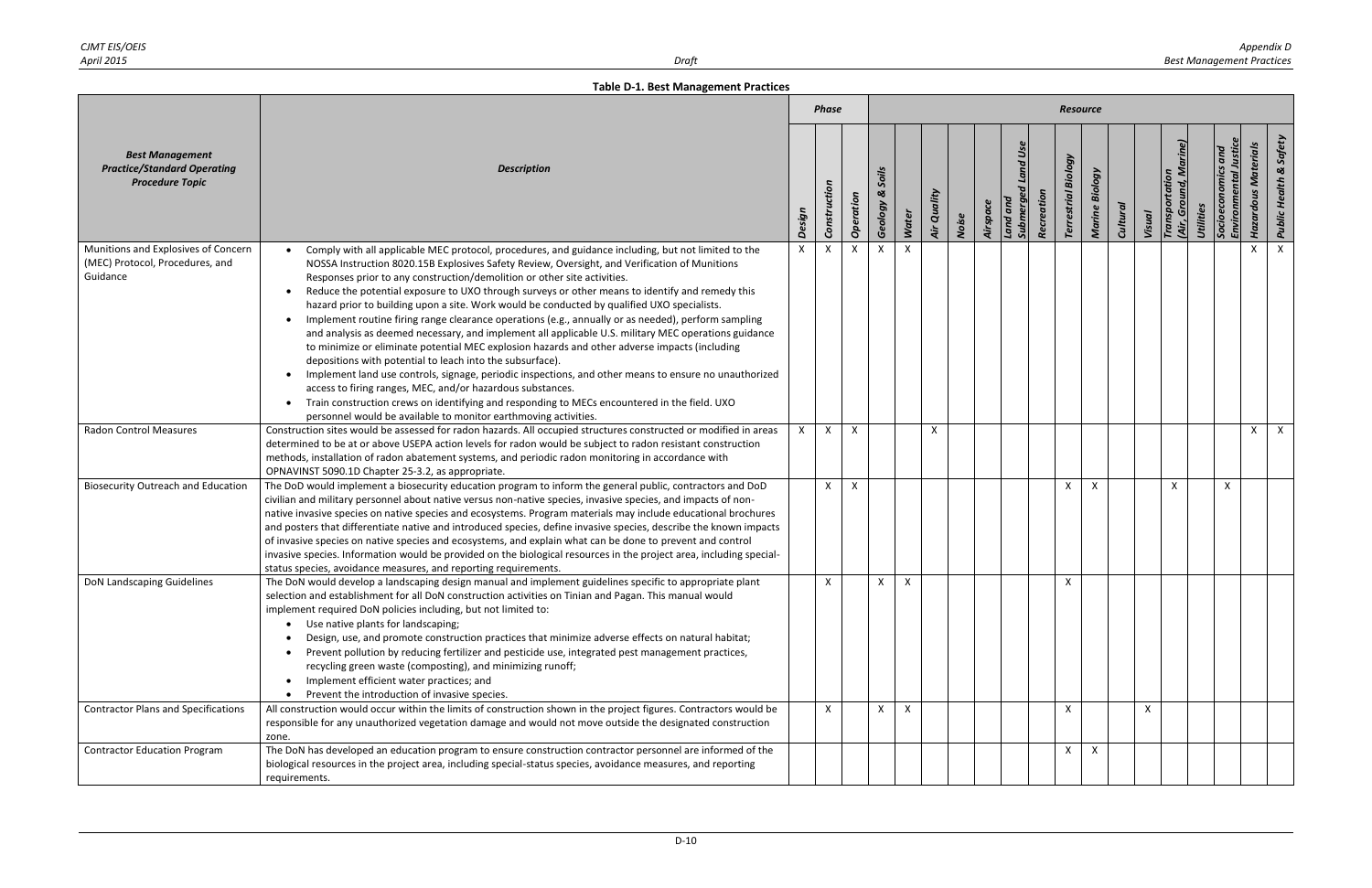|                                                                                        |                                                                                                                                                                                                                                                                                                                                                                                                                                                                                                                                                                                                                                                                                                                                                                                                                                                                                                                                                                                                                                                                                                                                                                                                                                                                                                                                                                                                                                                                                                                                                                                                                                                                                                                                                                                                                                                                                                                                                                                                                                                                                                                                                                                                                                                                                                                                                                                                                                                                                                                                                                                                                                                                                                                                                                                                                                                                                                                                                                                                                                                                                                                                                                                                                                                                                                                                                                                                                                                                                                                                                                                                                                                                                                                                                                                                                                                                                                                                                                                                                                                                                                                                                                                                                                                                                                                                                                                             |          | <b>Phase</b> |              |                       |              |             |       |          |                                   |            | <b>Resource</b>               |                   |                 |        |                                                      |                                                |                            |                                   |
|----------------------------------------------------------------------------------------|---------------------------------------------------------------------------------------------------------------------------------------------------------------------------------------------------------------------------------------------------------------------------------------------------------------------------------------------------------------------------------------------------------------------------------------------------------------------------------------------------------------------------------------------------------------------------------------------------------------------------------------------------------------------------------------------------------------------------------------------------------------------------------------------------------------------------------------------------------------------------------------------------------------------------------------------------------------------------------------------------------------------------------------------------------------------------------------------------------------------------------------------------------------------------------------------------------------------------------------------------------------------------------------------------------------------------------------------------------------------------------------------------------------------------------------------------------------------------------------------------------------------------------------------------------------------------------------------------------------------------------------------------------------------------------------------------------------------------------------------------------------------------------------------------------------------------------------------------------------------------------------------------------------------------------------------------------------------------------------------------------------------------------------------------------------------------------------------------------------------------------------------------------------------------------------------------------------------------------------------------------------------------------------------------------------------------------------------------------------------------------------------------------------------------------------------------------------------------------------------------------------------------------------------------------------------------------------------------------------------------------------------------------------------------------------------------------------------------------------------------------------------------------------------------------------------------------------------------------------------------------------------------------------------------------------------------------------------------------------------------------------------------------------------------------------------------------------------------------------------------------------------------------------------------------------------------------------------------------------------------------------------------------------------------------------------------------------------------------------------------------------------------------------------------------------------------------------------------------------------------------------------------------------------------------------------------------------------------------------------------------------------------------------------------------------------------------------------------------------------------------------------------------------------------------------------------------------------------------------------------------------------------------------------------------------------------------------------------------------------------------------------------------------------------------------------------------------------------------------------------------------------------------------------------------------------------------------------------------------------------------------------------------------------------------------------------------------------------------------------------------------------|----------|--------------|--------------|-----------------------|--------------|-------------|-------|----------|-----------------------------------|------------|-------------------------------|-------------------|-----------------|--------|------------------------------------------------------|------------------------------------------------|----------------------------|-----------------------------------|
| <b>Best Management</b><br><b>Practice/Standard Operating</b><br><b>Procedure Topic</b> | <b>Description</b>                                                                                                                                                                                                                                                                                                                                                                                                                                                                                                                                                                                                                                                                                                                                                                                                                                                                                                                                                                                                                                                                                                                                                                                                                                                                                                                                                                                                                                                                                                                                                                                                                                                                                                                                                                                                                                                                                                                                                                                                                                                                                                                                                                                                                                                                                                                                                                                                                                                                                                                                                                                                                                                                                                                                                                                                                                                                                                                                                                                                                                                                                                                                                                                                                                                                                                                                                                                                                                                                                                                                                                                                                                                                                                                                                                                                                                                                                                                                                                                                                                                                                                                                                                                                                                                                                                                                                                          | Design   | Construction | Operation    | Soils<br>ಜ<br>Geology | <b>Water</b> | Air Quality | Noise | Airspace | Land Use<br>Submerged<br>Land and | Recreation | Biology<br><b>Terrestrial</b> | Biology<br>Marine | <b>Cultural</b> | Visual | (Air, Ground, Marine)<br>Transportation<br>Utilities | $\overline{and}$<br>Socioeconomics<br>Environm | <b>Hazardous Materials</b> | <b>Public Health &amp; Safety</b> |
| <b>Brown Treesnake Interdiction</b>                                                    | Joint Region Marianas has established a comprehensive brown treesnake interdiction program to ensure that<br>military activities, including the transport of personnel and equipment from Guam, do not contribute to the<br>spread of brown treesnake within the CNMI or other locations. Adherence to Commander U.S. Naval Forces<br>Marianas (COMNAVMAR) Instruction 3500.4A, Marianas Training Manual, Appendix A: Brown Treesnake Control<br>and Interdiction Requirements; COMNAVMAR Instruction 5090.10A, Brown Tree Snake Control and Interdiction<br>Plan; 36 Wing Instruction 32-7004, Brown Tree Snake Management; and anticipated final Joint Region Marianas<br>Instruction 5090.4, Brown Treesnake Control and Interdiction, which would replace COMNAVMAR Instruction<br>5090.10A and 36 Wing Instruction 32-7004, would minimize the likelihood brown treesnake introduction to<br>Tinian and Pagan. In addition, for CJMT construction and training activities, the DoD would commit to<br>implementing 100% inspection of all outgoing aircraft and all outgoing cargo transported via ship or aircraft from<br>Guam to CNMI with trained quarantine officers and dog detection teams. Redundant 100% inspections would<br>also be conducted on Guam within snake-free quarantine areas for all cargo transported from Guam to Tinian<br>and when feasible on Pagan. The snake-free quarantine areas would be subject to (1) multiple day and night<br>searches for snakes with appropriately trained interdiction canine teams, (2) snake trapping, and (3) human<br>visual inspection for snakes. For all brown treesnake interdiction work, the skills and standards required to certify<br>an inspection team as "qualified" would be agreed upon mutually by the DoD, U.S. Geological Survey Biological<br>Resources Discipline, and U.S. Fish and Wildlife Service.<br>The DoD would produce standard operating procedures for temporary brown treesnake barrier construction and<br>use when permanent quarantine facilities are not available or are inadequate in size. Standard operating<br>procedures would ensure that temporary barriers would be constructed and maintained in a manner that<br>assures the efficacy of the barrier, and that staff maintaining and constructing the temporary barriers are trained<br>and qualified prior to barrier construction and maintenance. Standard operating procedures would be developed<br>in cooperation with the U.S. Geological Survey Biological Resources Discipline and the brown treesnake<br>interdiction program to ensure that risk is adequately minimized. Barrier specifications and the qualifications of<br>brown treesnake barrier maintenance and management staff would be mutually agreed upon by the DoD, U.S.<br>Geological Survey Biological Resources Discipline, and U.S. Fish and Wildlife Service.<br>The DoD would provide brown treesnake awareness briefings for all CJMT-associated military and contractor<br>personnel prior to all CJMT construction and training activities. Brown treesnake awareness briefings would be<br>scaled to the type of activity to take place. Awareness materials may consist of a brown treesnake educational<br>video and distribution of brown treesnake information and personal inspection guidelines. Awareness briefs<br>would emphasize that brown treesnake awareness must extend through the chain of command from the<br>Commanding Officer to the individual military service member or from the contract project manager to the<br>individual contractor.<br>The DoD would also plan for and support implementation of rapid response procedures in the event of a brown<br>treesnake sighting on Tinian or Pagan that is associated with military training. The DoD is aware of the limited<br>availability of brown treesnake inspectors, trained dogs, and quarantine facilities and equipment on Guam and in<br>the CNMI. Accordingly, the DoD would:<br>• Coordinate closely with the U.S. Fish and Wildlife Service, brown treesnake interdiction program, brown<br>treesnake rapid response program, and CNMI Department of Lands and Natural Resources staff on<br>planning for training activities in the CNMI;<br>Identify, along with these agencies, the inspection and interdiction requirements for CJMT activities, | $\times$ | $\times$     | $\mathsf{X}$ |                       |              |             |       |          |                                   |            | X                             |                   |                 |        | $\times$                                             |                                                |                            |                                   |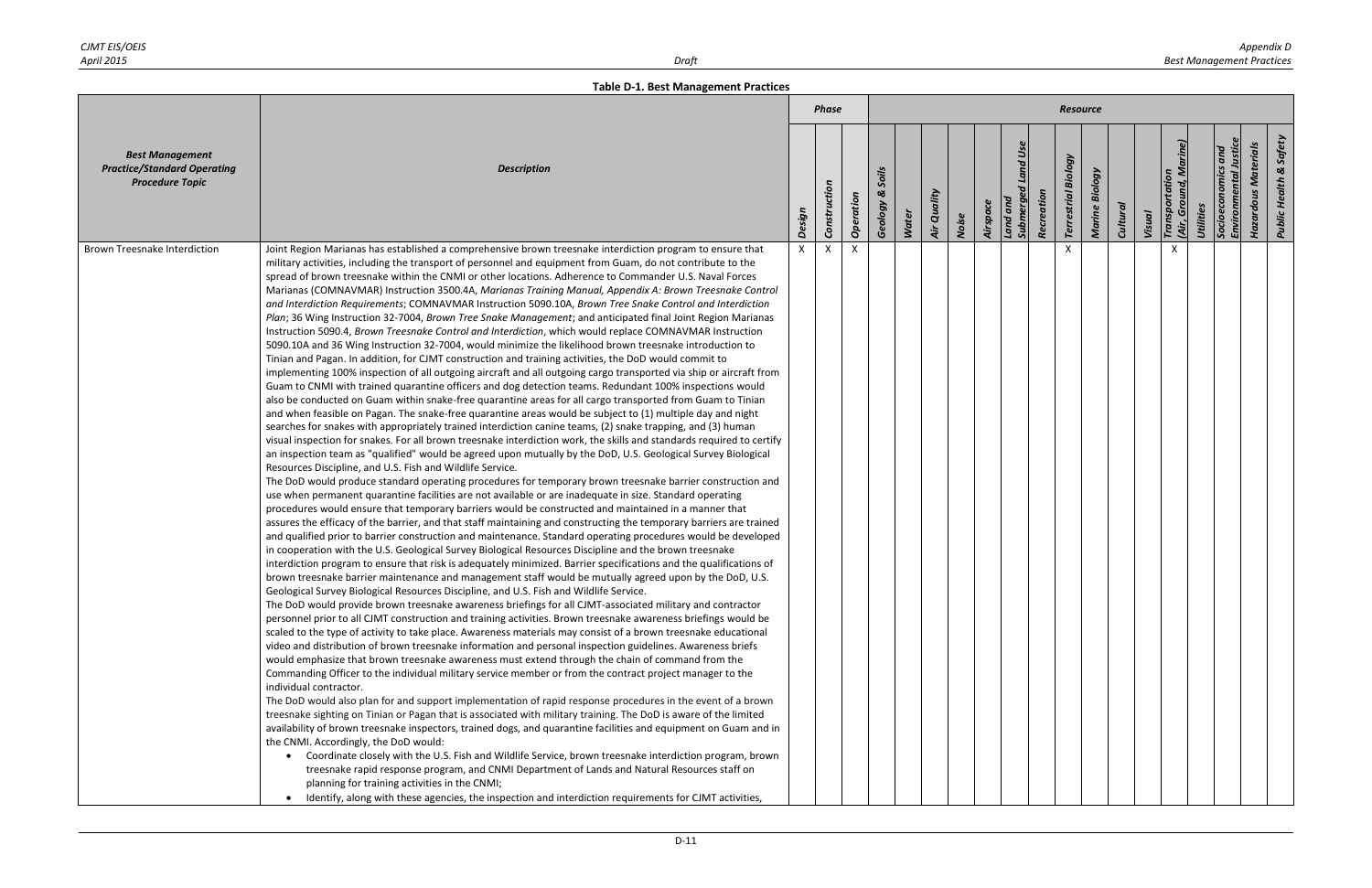| CJMT EIS/OEIS |      | Appendix D                       |
|---------------|------|----------------------------------|
| April 2015    | υraπ | <b>Best Management Practices</b> |

|                                                                                        |                                                                                                                                                                                                                                                                                                                                                                                                                                                                                                                                                                                                                                                                                                                                                                                                                                                                                                          |        | <b>Phase</b> |           |                       |       |                |       |          |                   |            | <b>Resource</b>               |                   |                |        |                                              |           |                         |                        |        |
|----------------------------------------------------------------------------------------|----------------------------------------------------------------------------------------------------------------------------------------------------------------------------------------------------------------------------------------------------------------------------------------------------------------------------------------------------------------------------------------------------------------------------------------------------------------------------------------------------------------------------------------------------------------------------------------------------------------------------------------------------------------------------------------------------------------------------------------------------------------------------------------------------------------------------------------------------------------------------------------------------------|--------|--------------|-----------|-----------------------|-------|----------------|-------|----------|-------------------|------------|-------------------------------|-------------------|----------------|--------|----------------------------------------------|-----------|-------------------------|------------------------|--------|
| <b>Best Management</b><br><b>Practice/Standard Operating</b><br><b>Procedure Topic</b> | <b>Description</b>                                                                                                                                                                                                                                                                                                                                                                                                                                                                                                                                                                                                                                                                                                                                                                                                                                                                                       | Design | Construction | Operation | Soils<br>ಜ<br>Geology | Water | Quality<br>Air | Noise | Airspace | Land and<br>Subme | Recreation | Biology<br><b>Terrestrial</b> | Biology<br>Marine | <b>Cultura</b> | Visual | Marine)<br>Transportation<br>(Air, Ground, M | Utilities | and<br>Socioe<br>Envira | Materials<br>Hazardous | Public |
|                                                                                        | including the number of qualified quarantine officers and dog detection teams needed to ensure that<br>inspection and interdiction requirements are met; and<br>In cooperation with U.S. Fish and Wildlife Service, brown treesnake interdiction program, brown<br>treesnake rapid response program, and CNMI DLNR staff, plan for and support implementation of<br>brown treesnake rapid response procedures needed in the event of a brown treesnake sighting<br>associated with military training.                                                                                                                                                                                                                                                                                                                                                                                                    |        |              |           |                       |       |                |       |          |                   |            |                               |                   |                |        |                                              |           |                         |                        |        |
| <b>Pest Control Measures</b>                                                           | In accordance with OPNAVINST 6250.4C, Navy Pest Management Programs (April 11, 2012); OPNAVINST<br>5090.1D, Environmental Readiness Program (January 10, 2014); and MCO P5090.1A Chapter 3, Environmental<br>Compliance and Protection Manual (August 26, 2013), the DoD would develop and implement a comprehensive<br>Integrated Pest Management Plan (IPMP). This IPMP would encompass all activities regarding the importation,<br>handling, storage, use, and application of pesticides as well as address prevention of the introduction of potential<br>invasive species to CNMI.<br>U.S. military personnel and contractors would be trained in accordance with appropriate pesticide management<br>regulations, regarding the importation, handling, use, and application of pesticides (e.g., during maintenance, pre<br>and post construction activities, and general operations activities). |        | $\mathsf{x}$ |           |                       |       |                |       |          |                   |            |                               |                   |                |        |                                              |           |                         | $\mathsf{x}$           |        |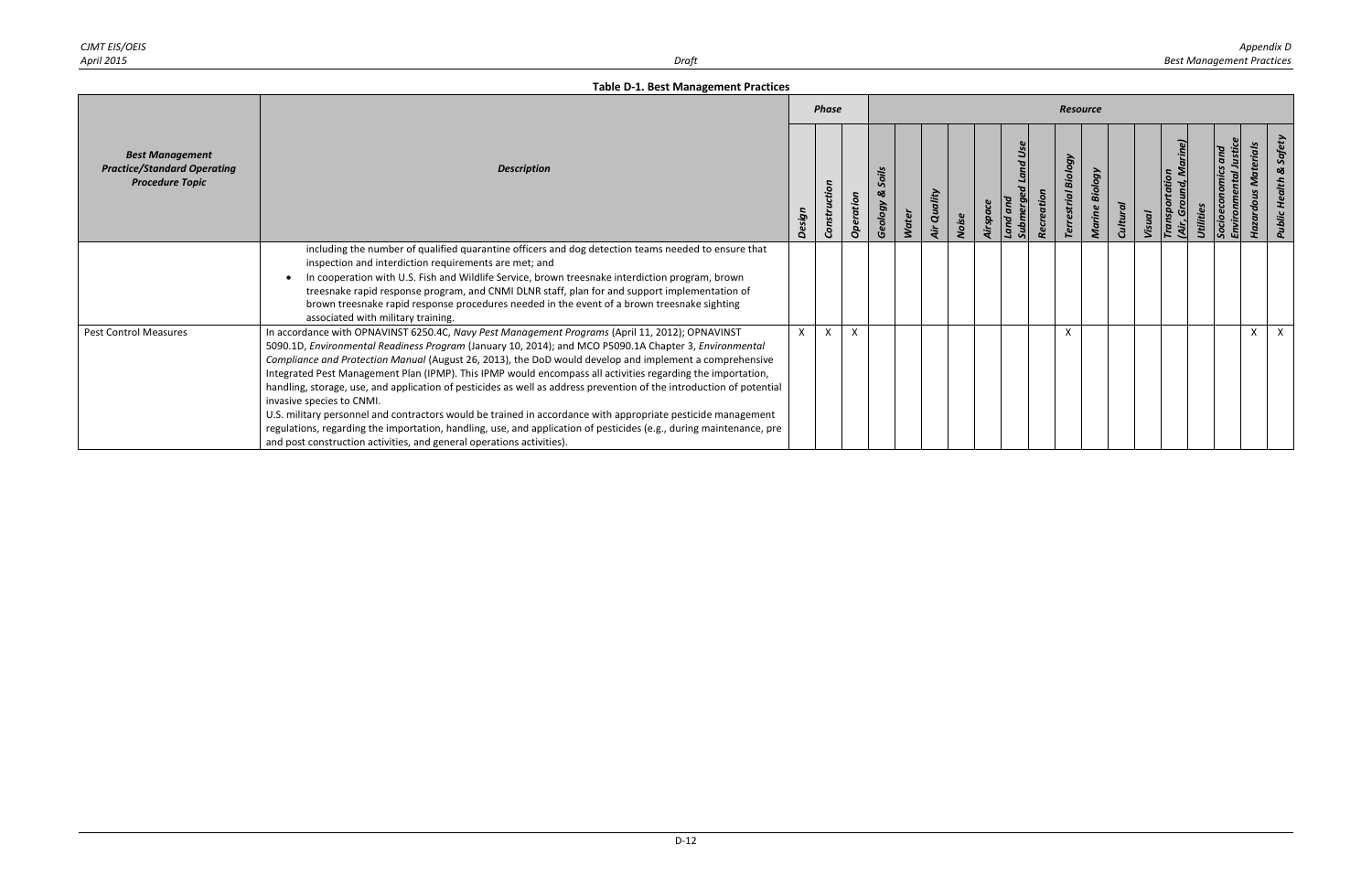|                                                                                        |                                                                                                                                                                                                                                                                                                                                                                                                                                                                                                                                                                                                                                                                                                                                                                                                                                                                                                                                                                                                                                                                                                                                                                                                                                                                                                                                                                                                                                                                                                                                                                                                                                                                                                                                                                                                                                                                                                                                                                                                                                                                                                                                                                                                                                                                                                                                                                                                                                                                                                                                                                                                                                                                                                                                                                                                                                                                                                                                                                                                                                                                                                                                                                                                                                                                                                                                                                                                                                                                                                                                                                                                                                                                                                                                                                                                                                                                                                                                                                             |        | <b>Phase</b> |           |                       |       |             |       |          |                                   |            | Resource                   |                   |                 |        |                                 |           |                            |                            |                                   |
|----------------------------------------------------------------------------------------|-----------------------------------------------------------------------------------------------------------------------------------------------------------------------------------------------------------------------------------------------------------------------------------------------------------------------------------------------------------------------------------------------------------------------------------------------------------------------------------------------------------------------------------------------------------------------------------------------------------------------------------------------------------------------------------------------------------------------------------------------------------------------------------------------------------------------------------------------------------------------------------------------------------------------------------------------------------------------------------------------------------------------------------------------------------------------------------------------------------------------------------------------------------------------------------------------------------------------------------------------------------------------------------------------------------------------------------------------------------------------------------------------------------------------------------------------------------------------------------------------------------------------------------------------------------------------------------------------------------------------------------------------------------------------------------------------------------------------------------------------------------------------------------------------------------------------------------------------------------------------------------------------------------------------------------------------------------------------------------------------------------------------------------------------------------------------------------------------------------------------------------------------------------------------------------------------------------------------------------------------------------------------------------------------------------------------------------------------------------------------------------------------------------------------------------------------------------------------------------------------------------------------------------------------------------------------------------------------------------------------------------------------------------------------------------------------------------------------------------------------------------------------------------------------------------------------------------------------------------------------------------------------------------------------------------------------------------------------------------------------------------------------------------------------------------------------------------------------------------------------------------------------------------------------------------------------------------------------------------------------------------------------------------------------------------------------------------------------------------------------------------------------------------------------------------------------------------------------------------------------------------------------------------------------------------------------------------------------------------------------------------------------------------------------------------------------------------------------------------------------------------------------------------------------------------------------------------------------------------------------------------------------------------------------------------------------------------------------------|--------|--------------|-----------|-----------------------|-------|-------------|-------|----------|-----------------------------------|------------|----------------------------|-------------------|-----------------|--------|---------------------------------|-----------|----------------------------|----------------------------|-----------------------------------|
| <b>Best Management</b><br><b>Practice/Standard Operating</b><br><b>Procedure Topic</b> | <b>Description</b>                                                                                                                                                                                                                                                                                                                                                                                                                                                                                                                                                                                                                                                                                                                                                                                                                                                                                                                                                                                                                                                                                                                                                                                                                                                                                                                                                                                                                                                                                                                                                                                                                                                                                                                                                                                                                                                                                                                                                                                                                                                                                                                                                                                                                                                                                                                                                                                                                                                                                                                                                                                                                                                                                                                                                                                                                                                                                                                                                                                                                                                                                                                                                                                                                                                                                                                                                                                                                                                                                                                                                                                                                                                                                                                                                                                                                                                                                                                                                          | Design | Construction | Operation | Soils<br>ಜ<br>Geology | Water | Air Quality | Noise | Airspace | Land Use<br>Submerged<br>Land and | Recreation | <b>Terrestrial Biology</b> | Biology<br>Marine | <b>Cultural</b> | Visual | Transportation<br>Grou<br>(Air, | Utilities | Socioeconomics<br>Environm | <b>Hazardous Materials</b> | <b>Public Health &amp; Safety</b> |
| Invasive Species Interdiction                                                          | Executive Order 13112, Invasive Species (1999), directs federal agencies to prevent the spread of any invasive<br>species in their work. To implement this directive for CJMT activities, the DoD would require that Hazard Analysis<br>and Critical Control Point plans be developed and implemented to reduce or eliminate the spread of non-native<br>invasive species. The DoD would require development and implementation of Hazard Analysis and Critical<br>Control Point plans for all construction, transport, and logistics activities related to CJMT proposed actions.<br>Required Hazard Analysis and Critical Control Point plans would include identification and implementation of<br>control measures to prevent the inadvertent movement of non-native, invasive species to Tinian or Pagan.<br>Construction, transport, and logistics personnel would be required to use appropriate facilities at their points of<br>departure that comply with environmental laws and regulations to prevent the transport of invasive species, and<br>to promptly take corrective actions for noncompliance. Preventive actions may include vehicle washdowns;<br>inspections for soil, plant, insect, and other materials; and appropriate control measures that are implemented<br>to prevent the movement of species.<br>COMNAVMAR Instruction 3500.4A, Marianas Training Manual (2013), would be updated. The document<br>currently calls for individual troops to conduct self-inspections to avoid potential introductions of non-native<br>invasive species to the CNMI. Compliance with the biosecurity components of Instruction 3500.4A would be<br>required for troops traveling to and from CJMT training sites, including inspection of all gear and clothing (e.g.,<br>boots, bags, weapons, pants) for soil accumulations, seeds, invertebrates, and vertebrates. The intent of this<br>measure is to minimize the potential invasive species risks and subsequent effects associated with transport of<br>troops and their gear to Tinian or Pagan.<br>The DoD, in coordination with U.S. Fish and Wildlife Service and CNMI Division of Fish and Wildlife, would also<br>develop a rapid response plan to ensure that the DoD and cooperating agencies can implement control measures<br>and eliminate invasive species accidentally transported between islands. As with the potential transport of<br>brown treesnake from Guam to Tinian or Pagan, the DoD would support implementation of rapid response<br>efforts that may be required in the event of inadvertent DoD transport of insects such as the little fire ant<br>(Wasmannia auropunctata), coconut rhinoceros beetle (Oryctes rhinoceros), or cycad scale (Aulacaspis<br>yasumatsui) to Tinian.<br>In addition, the DoD is a participating department in the development of the Regional Biosecurity Plan<br>(previously referred to as the Regional Biosecurity Plan for Micronesia and Hawaii or Micronesia Biosecurity<br>Plan), with the National Invasive Species Council, U.S. Department of Agriculture Animal and Plant Health<br>Inspection Service, U.S. Geological Service Biological Resources Discipline, and the Smithsonian Environmental<br>Research Center. The Regional Biosecurity Plan is intended to coordinate and integrate inter-agency non-native<br>invasive species management efforts such as species control, interdiction, eradication, and research. When the<br>Regional Biosecurity Plan is completed, the DoD would work cooperatively with U.S. Fish and Wildlife Service and<br>the CNMI Division of Fish and Wildlife in the development and implementation of protocols for interdiction and<br>control methods in accordance with recommendations in the plan that are determined to be applicable to CJMT<br>activities. Invasive species interdiction measures would be implemented upon initiation of construction activities<br>for CJMT. |        | X            | $\times$  |                       |       |             |       |          |                                   | X          | $\times$                   | $\mathsf{x}$      |                 |        |                                 |           |                            |                            | $\mathsf{X}$                      |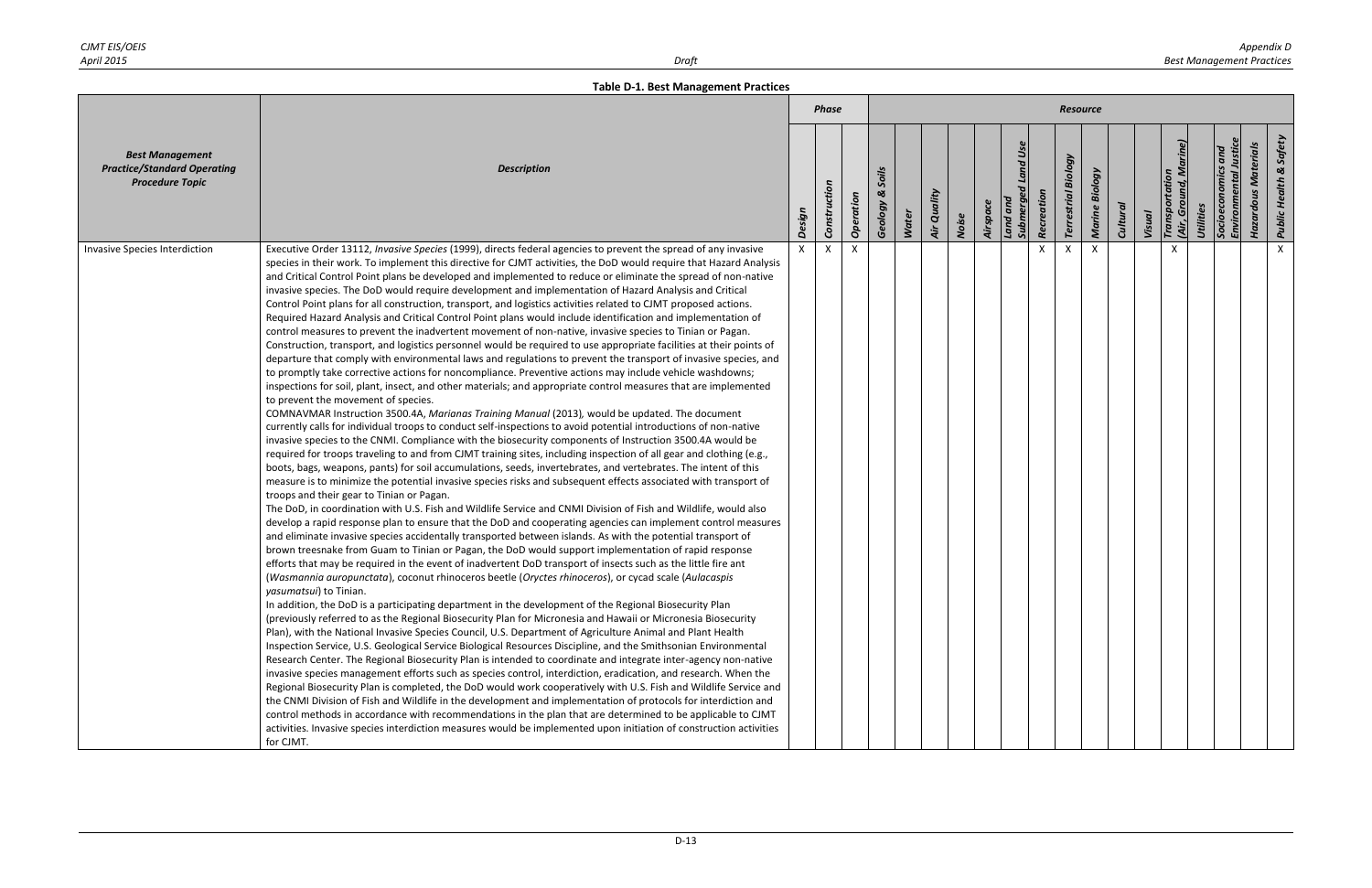|                                                                                        |                                                                                                                                                                                                                                                                                                                                                                                                                                                                                                                                                                                                                                                                                                                                                                                                                                                                                                                                                                                                                                                                                                                                                                                                                                                                                                                                                                                                                                                                                                                                                                                                                                                                                                                                                                                                                                                                                                                                                                                                                                                                                                                                                                                                                                                                                                                                                                                                                       |        | <b>Phase</b> |           |                                           |              |             |       |          |                                   |              | <b>Resource</b>            |                |                 |        |                                 |           |                      |                            |                                   |
|----------------------------------------------------------------------------------------|-----------------------------------------------------------------------------------------------------------------------------------------------------------------------------------------------------------------------------------------------------------------------------------------------------------------------------------------------------------------------------------------------------------------------------------------------------------------------------------------------------------------------------------------------------------------------------------------------------------------------------------------------------------------------------------------------------------------------------------------------------------------------------------------------------------------------------------------------------------------------------------------------------------------------------------------------------------------------------------------------------------------------------------------------------------------------------------------------------------------------------------------------------------------------------------------------------------------------------------------------------------------------------------------------------------------------------------------------------------------------------------------------------------------------------------------------------------------------------------------------------------------------------------------------------------------------------------------------------------------------------------------------------------------------------------------------------------------------------------------------------------------------------------------------------------------------------------------------------------------------------------------------------------------------------------------------------------------------------------------------------------------------------------------------------------------------------------------------------------------------------------------------------------------------------------------------------------------------------------------------------------------------------------------------------------------------------------------------------------------------------------------------------------------------|--------|--------------|-----------|-------------------------------------------|--------------|-------------|-------|----------|-----------------------------------|--------------|----------------------------|----------------|-----------------|--------|---------------------------------|-----------|----------------------|----------------------------|-----------------------------------|
| <b>Best Management</b><br><b>Practice/Standard Operating</b><br><b>Procedure Topic</b> | <b>Description</b>                                                                                                                                                                                                                                                                                                                                                                                                                                                                                                                                                                                                                                                                                                                                                                                                                                                                                                                                                                                                                                                                                                                                                                                                                                                                                                                                                                                                                                                                                                                                                                                                                                                                                                                                                                                                                                                                                                                                                                                                                                                                                                                                                                                                                                                                                                                                                                                                    | Design | Construction | Operation | Soils<br>$\boldsymbol{\alpha}$<br>Geology | <b>Water</b> | Air Quality | Noise | Airspace | Land Use<br>Submerged<br>Land and | Recreation   | <b>Terrestrial Biology</b> | Marine Biology | <b>Cultural</b> | Visual | Transportation<br>Grou<br>(Air, | Utilities | Environn<br>Socioeco | <b>Hazardous Materials</b> | <b>Public Health &amp; Safety</b> |
| Fire Prevention and Management                                                         | DoD would implement fire prevention and management specific to proposed CJMT activities. Fire prevention and<br>management would include protocols for monitoring fire conditions and adjusting training as needed;<br>establishing and managing fire breaks, establishing firefighting roads and water infrastructure; and educating<br>training units. To minimize fire risk, vegetation within the High Hazard Impact Areas on Tinian and Pagan would<br>be maintained to within 6 inches (15 centimeters) of the ground, and 98-foot (30-meter) wide firebreaks would<br>be established along the perimeter of the High Hazard Impact Area on Tinian. Fire prevention and management<br>would address the preventative and immediate actions required for fire hazards connected with Tinian and<br>Pagan RTA training. Fire prevention and management activities would be implemented upon initiation of CJMT<br>live-fire training.                                                                                                                                                                                                                                                                                                                                                                                                                                                                                                                                                                                                                                                                                                                                                                                                                                                                                                                                                                                                                                                                                                                                                                                                                                                                                                                                                                                                                                                                             |        |              | x         |                                           |              |             |       |          |                                   | X            |                            | X              |                 |        |                                 |           |                      |                            | $\mathsf{X}$                      |
| Implement Bird/Animal Aircraft<br><b>Strike Hazard Plan</b>                            | In accordance with OPNAVINST 3750.6S, Naval Aviation Safety Management System, a Bird/Animal Aircraft<br>Strike Hazard Plan would be implemented to address all aircraft operations on Tinian and Pagan. This plan is<br>prepared to minimize the occurrence of bird/animal-aircraft strikes, and would provide detailed procedures to<br>monitor and react to heightened risk of aircraft strikes of birds and other animals.                                                                                                                                                                                                                                                                                                                                                                                                                                                                                                                                                                                                                                                                                                                                                                                                                                                                                                                                                                                                                                                                                                                                                                                                                                                                                                                                                                                                                                                                                                                                                                                                                                                                                                                                                                                                                                                                                                                                                                                        |        |              | X         |                                           |              |             |       |          |                                   |              | X                          |                |                 |        | $\mathsf{x}$                    |           |                      |                            | $\mathsf{X}$                      |
| In-water Construction Best<br><b>Management Practices</b>                              | The DoN would implement the following BMPs during in-water construction to minimize degradation of water<br>quality and impacts to fish and marine resources:<br>All project-related materials and equipment (e.g., dredges) placed in the water should be clear of<br>pollutants prior to use. No project-related materials (fill, revetment rock, etc.) should be stockpiled in<br>the water (intertidal zones, reef flats, etc.).<br>Construction contracts would include appropriate biosecurity measures.<br>All debris removed from the marine/aquatic environment should be disposed at an approved upland or<br>ocean-dumping site. A plan shall be developed to prevent debris and other wastes from entering or<br>remaining in the marine environment during the project.<br>No contamination (trash or debris disposal, non-native species introductions, etc.) of adjacent<br>marine/aquatic environments (reef flats, channels, open ocean areas, stream channels, etc.) should<br>result from project-related activities.<br>• Any under-layer fills used should be protected from erosion with stones (or concrete cover layer units)<br>as soon after placement as practicable.<br>Dredged material dewatering areas should be constructed and operated in accordance with all permit<br>$\bullet$<br>requirements.<br>Provide advanced public notice of dredging activities to minimize conflicts with commercial shipping,<br>recreational boating and other recreational activities.<br>Suspend construction during inclement weather to prevent accidental release of dredged material and<br>to ensure the integrity of silt curtains or other containment barriers, if utilized.<br>Water quality monitoring and adjustments in construction activities in response to water quality results.<br>$\bullet$<br>Limit coastal natural shoreline work to low tides, if practicable.<br>A construction perimeter could be set up to prevent recreational divers from being in the vicinity during<br>pile driving activities.<br>If sea turtles or marine mammals are noticed within 150 feet (46 meters) after in-water construction<br>$\bullet$<br>work has begun, that work may continue only if the activity would not affect the animal(s). For example,<br>divers performing surveys or underwater work would likely be permissible, whereas operation of heavy<br>equipment is likely not. | X      | $\mathsf{X}$ |           |                                           | X            |             | X     |          |                                   | $\mathsf{x}$ | $\mathsf{X}$               | $\mathsf{x}$   |                 |        |                                 |           |                      | X                          |                                   |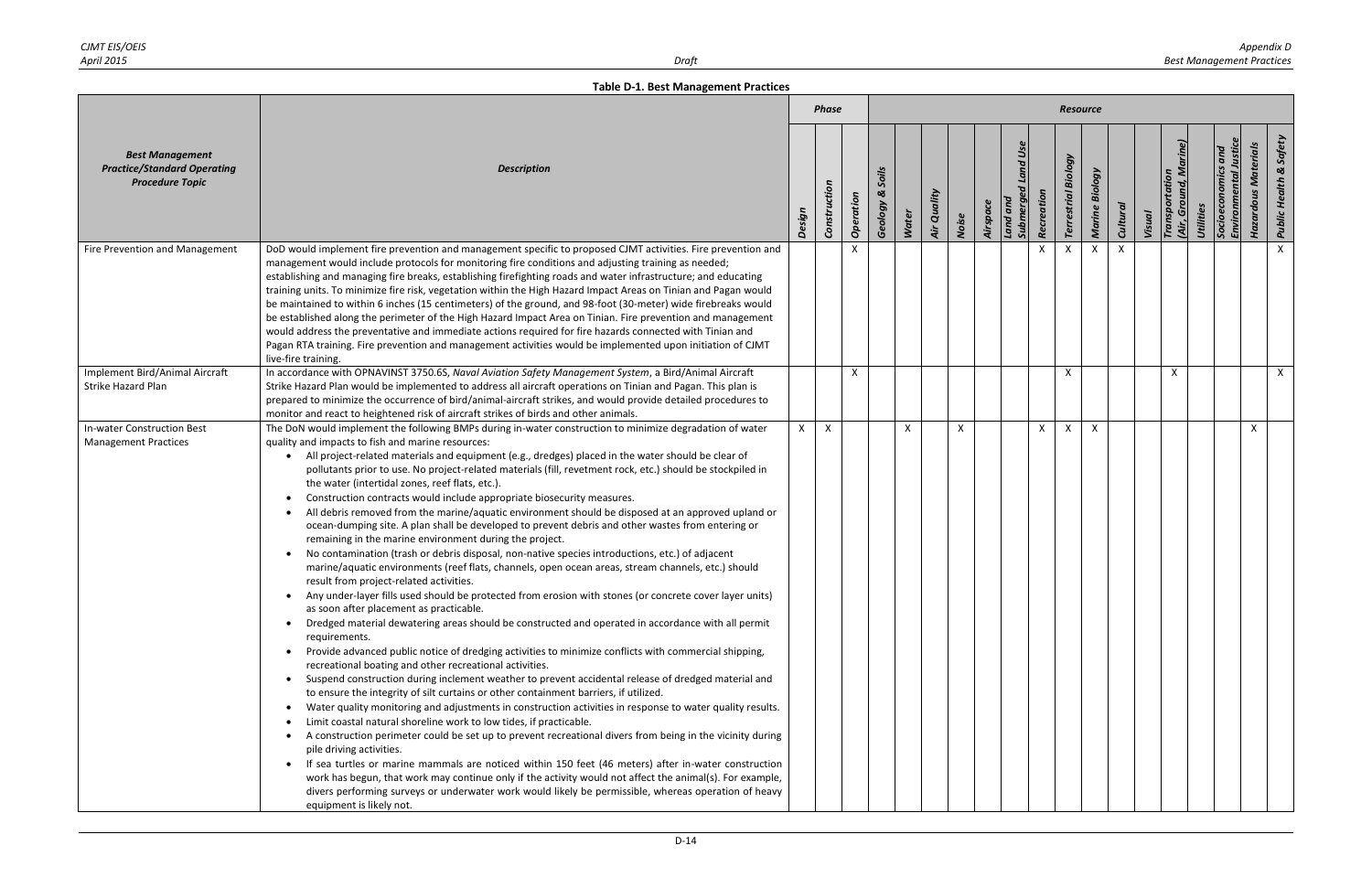|                                                                                        |                                                                                                                                                                                                                                                                                                                                                                                                                                                                                                                                                                                                                                                                                                                                                                                                                                                                                                                                                                                                                                                                                                                                                                                                                                                                                                                                                                                                                                                                                                                                                                                                                                                                                                                                                                                                                                                                                                                                                                                                                                                                                                                                                                                                                                                                                                                                                                                                                                                                                                                                                                                                                                                                                                                                                                                                                                                                                                                                                                                                                                                                                                                                                                                                                                                                                                                                                                                                                                                                                                                                                                                                                                                                                                            |        | <b>Phase</b> |           |                              |              |                    |       |          |                                       |            | <b>Resource</b>               |                   |                 |        |                                         |           |                                                                           |                                   |
|----------------------------------------------------------------------------------------|------------------------------------------------------------------------------------------------------------------------------------------------------------------------------------------------------------------------------------------------------------------------------------------------------------------------------------------------------------------------------------------------------------------------------------------------------------------------------------------------------------------------------------------------------------------------------------------------------------------------------------------------------------------------------------------------------------------------------------------------------------------------------------------------------------------------------------------------------------------------------------------------------------------------------------------------------------------------------------------------------------------------------------------------------------------------------------------------------------------------------------------------------------------------------------------------------------------------------------------------------------------------------------------------------------------------------------------------------------------------------------------------------------------------------------------------------------------------------------------------------------------------------------------------------------------------------------------------------------------------------------------------------------------------------------------------------------------------------------------------------------------------------------------------------------------------------------------------------------------------------------------------------------------------------------------------------------------------------------------------------------------------------------------------------------------------------------------------------------------------------------------------------------------------------------------------------------------------------------------------------------------------------------------------------------------------------------------------------------------------------------------------------------------------------------------------------------------------------------------------------------------------------------------------------------------------------------------------------------------------------------------------------------------------------------------------------------------------------------------------------------------------------------------------------------------------------------------------------------------------------------------------------------------------------------------------------------------------------------------------------------------------------------------------------------------------------------------------------------------------------------------------------------------------------------------------------------------------------------------------------------------------------------------------------------------------------------------------------------------------------------------------------------------------------------------------------------------------------------------------------------------------------------------------------------------------------------------------------------------------------------------------------------------------------------------------------------|--------|--------------|-----------|------------------------------|--------------|--------------------|-------|----------|---------------------------------------|------------|-------------------------------|-------------------|-----------------|--------|-----------------------------------------|-----------|---------------------------------------------------------------------------|-----------------------------------|
| <b>Best Management</b><br><b>Practice/Standard Operating</b><br><b>Procedure Topic</b> | <b>Description</b>                                                                                                                                                                                                                                                                                                                                                                                                                                                                                                                                                                                                                                                                                                                                                                                                                                                                                                                                                                                                                                                                                                                                                                                                                                                                                                                                                                                                                                                                                                                                                                                                                                                                                                                                                                                                                                                                                                                                                                                                                                                                                                                                                                                                                                                                                                                                                                                                                                                                                                                                                                                                                                                                                                                                                                                                                                                                                                                                                                                                                                                                                                                                                                                                                                                                                                                                                                                                                                                                                                                                                                                                                                                                                         | Design | Construction | Operation | Soils<br>$\infty$<br>Geology | <b>Water</b> | <b>Air Quality</b> | Noise | Airspace | <b>Submerged Land Use</b><br>Land and | Recreation | Biology<br><b>Terrestrial</b> | Biology<br>Marine | <b>Cultural</b> | Visual | (Air, Ground, Marine)<br>Transportation | Utilities | Socioeconomics and<br>Environmental Justice<br><b>Hazardous Materials</b> | <b>Public Health &amp; Safety</b> |
|                                                                                        | Personnel shall remain alert for marine mammals before and during pile driving. Pile driving would not<br>commence if a marine mammal is observed within 300 feet (90 meters) or sea turtle is observed within<br>50 feet (15 meters) of operation. Pile driving can begin 30 minutes after the last sighting of the marine<br>mammal or sea turtle. If pile driving is already started and a marine mammal or a sea turtle is sighted<br>within 300 feet (90 meters) after drilling has commenced, drilling can continue unless the marine<br>mammal or sea turtle comes within 210 feet (64 meters) during drilling; operations should then cease<br>until the animal leaves the area of its own volition or after 30 minutes have passed since the last<br>sighting.<br>During pile driving and removal, the shutdown zone would be sized and established to avoid injury to<br>marine mammals.<br>Soft Start - The use of a soft-start procedure is believed to provide additional protection to marine<br>mammals, sea turtles, and fish by providing a warning and/or giving marine species a chance to leave<br>the area prior to the hammer operating at full capacity. Soft start shall be conducted at the beginning of<br>each day's activity and at any time pile driving has ceased for more than 30 minutes. If vibratory pile<br>driving has been occurring but impact has not for more than 30 minutes, soft start for the impact<br>hammer must occur. The soft start requires contractors to initiate noise from vibratory hammers for 15<br>seconds at reduced energy followed by a 30-second waiting period. This procedure should be repeated<br>two additional times. If an impact hammer is used, contractors are required to provide an initial set of<br>three strikes from the impact hammer at 40% energy, followed by a 30-second waiting period, then two<br>subsequent three-strike sets.<br>All objects would be lowered to the bottom (or installed) in a controlled manner. This can include the<br>use of buoyancy controls such as lift bags, or the use of cranes, winches, or other equipment that affect<br>positive control over the rate of descent.<br>If needed, in-water tethers, as well as mooring lines marker buoys shall be kept to the minimum lengths<br>necessary, and shall remain deployed only as long as needed to properly accomplish the required task.<br>• Do not attempt to feed, touch, ride, or otherwise intentionally interact with any Endangered Species<br>Act-listed marine species.<br>A contingency plan to control toxic materials is required.<br>$\bullet$<br>Appropriate materials to contain and clean potential spills shall be stored at the work site (including<br>aboard project-related vessels), and be readily available.<br>All project-related materials and equipment placed in the water shall be free of pollutants.<br>The project manager and heavy equipment operators shall perform daily pre-work equipment<br>inspections for cleanliness and leaks. All heavy equipment operations shall be postponed or halted<br>should a leak be detected, and shall not proceed until the leak is repaired and equipment cleaned.<br>Fueling of land-based vehicles and equipment shall take place at least 50 feet (15 meters) away from the<br>water, preferably over an impervious surface. Fueling of vessels shall be done at approved fueling<br>facilities.<br>A contingency plan to control petroleum products accidentally spilled during the project should be<br>developed.<br>Absorbent pads and containment booms should be stored on-site to facilitate the clean-up of accidental<br>petroleum releases. |        |              |           |                              |              |                    |       |          |                                       |            |                               |                   |                 |        |                                         |           |                                                                           |                                   |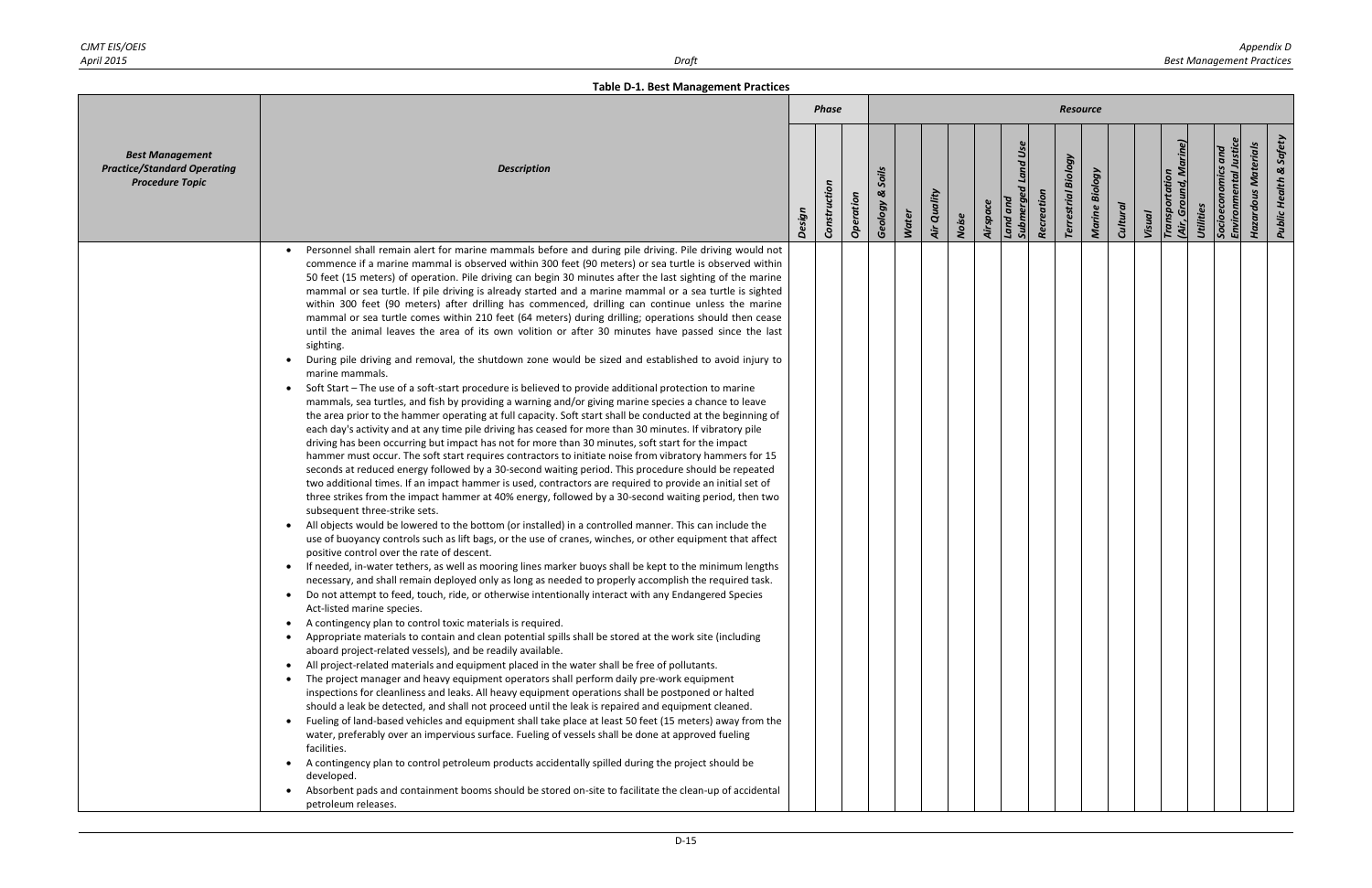|                                                                                        |                                                                                                                                                                                                                                                                                                                                                                                                                                                                                                                                                                                                                                                                                                                                                                                                                                                                                                                                                                                                                                                                                                                                                                                                                                                                                                                                                                                                                                                                                                                                                                                                                                                                                                                                                                                  |        | <b>Phase</b> |           |                       |              |             |       |          |                                         |                           | <b>Resource</b>               |                |          |        |                               |           |                      |                            |                                  |
|----------------------------------------------------------------------------------------|----------------------------------------------------------------------------------------------------------------------------------------------------------------------------------------------------------------------------------------------------------------------------------------------------------------------------------------------------------------------------------------------------------------------------------------------------------------------------------------------------------------------------------------------------------------------------------------------------------------------------------------------------------------------------------------------------------------------------------------------------------------------------------------------------------------------------------------------------------------------------------------------------------------------------------------------------------------------------------------------------------------------------------------------------------------------------------------------------------------------------------------------------------------------------------------------------------------------------------------------------------------------------------------------------------------------------------------------------------------------------------------------------------------------------------------------------------------------------------------------------------------------------------------------------------------------------------------------------------------------------------------------------------------------------------------------------------------------------------------------------------------------------------|--------|--------------|-----------|-----------------------|--------------|-------------|-------|----------|-----------------------------------------|---------------------------|-------------------------------|----------------|----------|--------|-------------------------------|-----------|----------------------|----------------------------|----------------------------------|
| <b>Best Management</b><br><b>Practice/Standard Operating</b><br><b>Procedure Topic</b> | <b>Description</b>                                                                                                                                                                                                                                                                                                                                                                                                                                                                                                                                                                                                                                                                                                                                                                                                                                                                                                                                                                                                                                                                                                                                                                                                                                                                                                                                                                                                                                                                                                                                                                                                                                                                                                                                                               | Design | Construction | Operation | Soils<br>ಜ<br>Geology | <b>Water</b> | Air Quality | Noise | Airspace | Land Use<br>Land and<br><b>Submerge</b> | Recreation                | Biology<br><b>Terrestrial</b> | Marine Biology | Cultural | Visual | Transportation<br>(Air, Groun | Utilities | Environm<br>Socioecc | <b>Hazardous Materials</b> | & Safety<br><b>Public Health</b> |
|                                                                                        | Nobody (civilian, contractor, or DoD employee) shall perform fishing activities in the construction zone<br>$\bullet$                                                                                                                                                                                                                                                                                                                                                                                                                                                                                                                                                                                                                                                                                                                                                                                                                                                                                                                                                                                                                                                                                                                                                                                                                                                                                                                                                                                                                                                                                                                                                                                                                                                            |        |              |           |                       |              |             |       |          |                                         |                           |                               |                |          |        |                               |           |                      |                            |                                  |
| In-water Training Operations                                                           | or from equipment or structures places for construction purposes.<br>All established harbor navigation rules are observed during amphibious operations occurring within an<br>established harbor. During amphibious operations (landings and departures) occurring outside of an<br>established harbor, Landing Craft Air Cushion vessels stay fully on-cushion or hover when over shallow<br>reefs to avoid corals, hard bottom, and other substrate that could potentially damage equipment.<br>Flagging or marking of particular coral heads at Green Beach to avoid during training operations.<br>No contamination (trash or debris disposal, non-native species introductions, etc.) of adjacent<br>marine/aquatic environments (reef flats, channels, open ocean areas, stream channels, etc.) should<br>result from project-related activities.<br>Amphibious vehicles and small boats would avoid approaching marine mammals and sea turtles head<br>on, to the greatest extent practical given operational need and vessel safety (necessary steerage, sea<br>state, navigational need).<br>Operators shall be particularly vigilant to watch for turtles at or near the surface in areas of known or<br>suspected turtle activity, and if practicable, reduce vessel speed.<br>• Marine mammals and sea turtles shall not be encircled or trapped between multiple vessels or between<br>vessels and the shore.<br>Do not attempt to feed, touch, ride, or otherwise intentionally interact with any ESA-listed marine<br>$\bullet$<br>species.<br>A contingency plan to control petroleum products accidentally spilled during the project would be<br>developed.                                                                                                    |        |              | X         |                       |              |             |       |          |                                         | $\boldsymbol{\mathsf{x}}$ |                               | X              |          |        |                               |           |                      |                            |                                  |
| Implement Traffic Management Plan                                                      | To minimize impacts of construction on vehicular travel, bicycle and pedestrian circulation, and/or access to                                                                                                                                                                                                                                                                                                                                                                                                                                                                                                                                                                                                                                                                                                                                                                                                                                                                                                                                                                                                                                                                                                                                                                                                                                                                                                                                                                                                                                                                                                                                                                                                                                                                    |        | $\mathsf{X}$ |           |                       |              |             |       |          | X                                       | $\boldsymbol{\mathsf{x}}$ |                               |                |          |        | X                             |           | $\mathsf{X}$         |                            | X                                |
| and Work Zone Traffic Management                                                       | destinations near the construction area, a construction management plan and appropriate traffic management<br>strategies would be implemented. The traffic management plan may include the following elements:<br>• A set of comprehensive traffic control measures, to be implemented during each construction phase<br>and specific to each construction site, including scheduling of major truck trips and deliveries to avoid<br>peak traffic hours; provision of detour signs if required; development of lane closure procedures, signs,<br>and cones for drivers, bicycles, and pedestrians; and identification of designated construction access<br>routes.<br>Notification procedures for adjacent property owners (for each construction site) and public safety<br>$\bullet$<br>personnel regarding the timing of major deliveries, detours, and lane closures.<br>A map depicting approved locations of construction staging areas for materials, equipment, and<br>$\bullet$<br>construction personnel vehicles.<br>A process for tracking and responding to complaints regarding construction activity.<br>$\bullet$<br>Provision for accommodation of pedestrian and bicycle flow.<br>$\bullet$<br>Provision of parking management and spaces for all construction workers to ensure that construction<br>$\bullet$<br>workers do not park in on-street spaces.<br>In addition, the following BMPs for the maintenance of roadways and public rights-of-way may be imposed on<br>the general contractor during the construction periods:<br>• Any damage to the roadways caused by heavy equipment or resulting from project construction shall be<br>repaired. All damage that is a threat to public health or safety shall be repaired immediately. The public |        |              |           |                       |              |             |       |          |                                         |                           |                               |                |          |        |                               |           |                      |                            |                                  |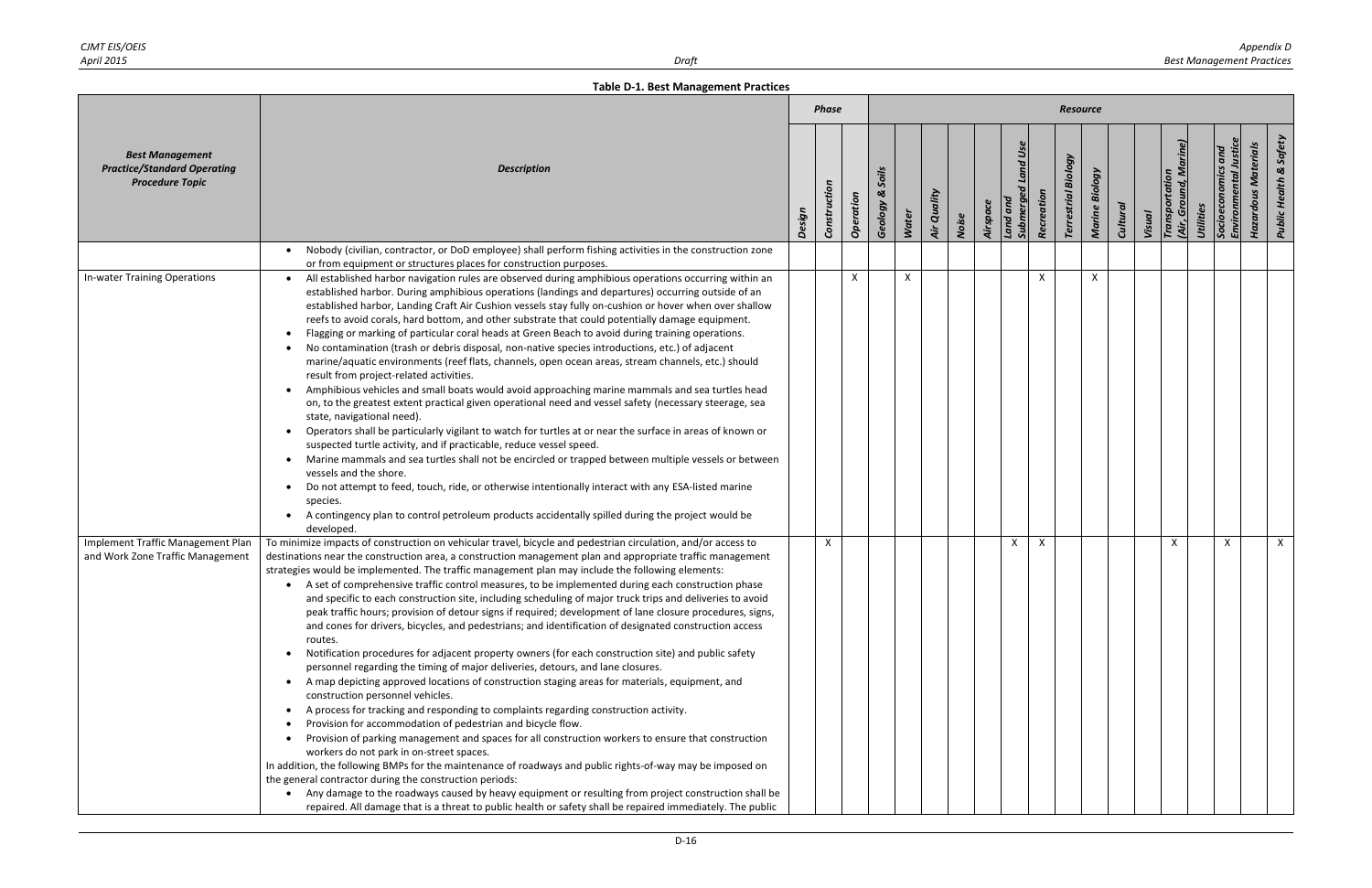|                                                                                        |                                                                                                                                                                                                                                                                                                                                                                                                                                                                                                                                                                                                                                                                                                                                                                                                                                                                                                                                                                                                                                                                                                                                                                                                                                                                                                                                                                                                                                                                                                                                                                                                                                                           |        | <b>Phase</b> |           |                              |              |              |       |          |                                       |            | <b>Resource</b>               |                |                 |        |                                         |           |                                                   |                            |                                   |
|----------------------------------------------------------------------------------------|-----------------------------------------------------------------------------------------------------------------------------------------------------------------------------------------------------------------------------------------------------------------------------------------------------------------------------------------------------------------------------------------------------------------------------------------------------------------------------------------------------------------------------------------------------------------------------------------------------------------------------------------------------------------------------------------------------------------------------------------------------------------------------------------------------------------------------------------------------------------------------------------------------------------------------------------------------------------------------------------------------------------------------------------------------------------------------------------------------------------------------------------------------------------------------------------------------------------------------------------------------------------------------------------------------------------------------------------------------------------------------------------------------------------------------------------------------------------------------------------------------------------------------------------------------------------------------------------------------------------------------------------------------------|--------|--------------|-----------|------------------------------|--------------|--------------|-------|----------|---------------------------------------|------------|-------------------------------|----------------|-----------------|--------|-----------------------------------------|-----------|---------------------------------------------------|----------------------------|-----------------------------------|
| <b>Best Management</b><br><b>Practice/Standard Operating</b><br><b>Procedure Topic</b> | <b>Description</b>                                                                                                                                                                                                                                                                                                                                                                                                                                                                                                                                                                                                                                                                                                                                                                                                                                                                                                                                                                                                                                                                                                                                                                                                                                                                                                                                                                                                                                                                                                                                                                                                                                        | Design | Construction | Operation | Soils<br>$\infty$<br>Geology | <b>Water</b> | Air Quality  | Noise | Airspace | <b>Submerged Land Use</b><br>Land and | Recreation | Biology<br><b>Terrestrial</b> | Marine Biology | <b>Cultural</b> | Visual | (Air, Ground, Marine)<br>Transportation | Utilities | <b>Environmental Justic</b><br>Socioeconomics and | <b>Hazardous Materials</b> | <b>Public Health &amp; Safety</b> |
|                                                                                        | rights-of-way shall be restored to their preconstruction condition as established by a designated<br>inspector and/or photo documentation.<br>Any heavy equipment brought to the construction site shall be transported by truck, where feasible.<br>No materials or equipment shall be stored on the traveled roadway at any time.<br>Portable toilet facilities and debris boxes shall be installed on the site before construction and shall be<br>maintained properly through project completion.<br>All equipment shall be equipped with mufflers.<br>Before the end of each work day during construction, the general contractor or other subcontractors<br>shall pick up and properly dispose of all litter resulting from, or related to the project, whether located<br>on the property, within the public rights-of-way, or properties of adjacent or nearby neighbors.                                                                                                                                                                                                                                                                                                                                                                                                                                                                                                                                                                                                                                                                                                                                                                         |        |              |           |                              |              |              |       |          |                                       |            |                               |                |                 |        |                                         |           |                                                   |                            |                                   |
| Diesel Emissions Control on Off-road<br>Equipment                                      | Comply with USEPA's Tier 2 engine emission standards<br>Use ultra-low sulfur diesel fuel<br>Minimize truck idling time                                                                                                                                                                                                                                                                                                                                                                                                                                                                                                                                                                                                                                                                                                                                                                                                                                                                                                                                                                                                                                                                                                                                                                                                                                                                                                                                                                                                                                                                                                                                    |        |              | X         |                              |              | $\mathsf{X}$ |       |          |                                       |            |                               |                |                 |        |                                         |           |                                                   |                            |                                   |
| Noise Abatement                                                                        | BMPs to abate noise from construction include the following:<br>Ensure that all equipment items have the manufacturers' recommended noise abatement measures,<br>such as mufflers, engine enclosures, and engine vibration isolators, intact and operational.<br>Inspect all construction equipment at periodic intervals to ensure proper maintenance and presence of<br>$\bullet$<br>noise control devices (e.g., mufflers and shrouding).<br>Turn off idling equipment.<br>Implement a construction noise monitoring program to limit the impacts.<br>Plan noisier operations during times least sensitive to receptors.<br>Avoid scheduling construction during nighttime hours (10:00 p.m. to 7:00 a.m.) and on weekends.<br>Keep noise levels relatively uniform and avoid impulsive noises.<br>Maintain good public relations with the community to minimize objections to the unavoidable<br>construction impacts.<br>Provide frequent activity updates of all construction activities.<br>$\bullet$<br>BMPs to abate operational noise impacts include the following:<br>Shifting some large-caliber operations from the southernmost firing points to points farther away from<br>Tinian receptors.<br>On Tinian, limiting normal aircraft departure and arrival procedures to areas over the Military Lease<br>Area to the north of the runway. On occasion, infrequent exceptions may occur and flights may be<br>directed to south of the runway.<br>Assuring that aircraft operations to the south would occur only in case of a missed approach or during<br>the rare westerly winds when take-offs and landings are oriented to the west. |        | $\mathsf{X}$ | X         |                              |              |              | X     |          | X                                     |            |                               |                |                 |        |                                         |           | $\times$                                          |                            | X                                 |
| <b>Observation Towers and Surface</b><br>Radar                                         | Trained observers would scan the SDZ and monitor surface radar prior to and during live-fire training to ensure<br>that there are no vessels within or approaching the SDZ. If vessels are at risk from operation of the range, use of<br>the range would be suspended until the vessel clears the SDZ area.                                                                                                                                                                                                                                                                                                                                                                                                                                                                                                                                                                                                                                                                                                                                                                                                                                                                                                                                                                                                                                                                                                                                                                                                                                                                                                                                              |        |              | X         |                              |              |              |       |          |                                       | X          |                               |                |                 |        | X                                       |           |                                                   |                            | $\mathsf{X}$                      |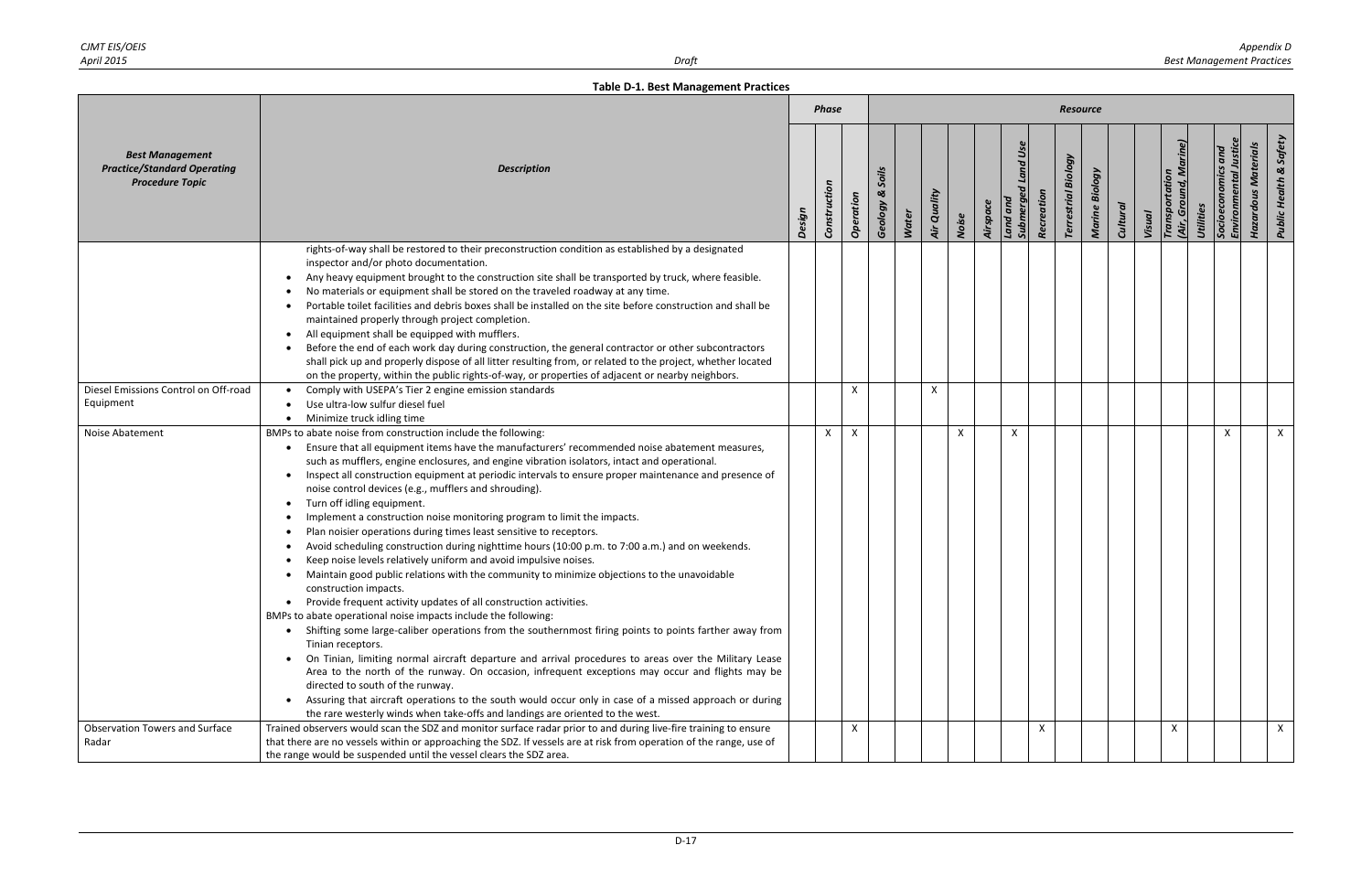| CJMT EIS/OEIS |       | Appendix D                       |
|---------------|-------|----------------------------------|
| April 2015    | Draft | <b>Best Management Practices</b> |

|                                                                                        |                                                                                                                                                                                                                                                                                                                                                                                                                                                                                                                                                                  |              | <b>Phase</b> |           |                       |              |             |       |          |                                        |                           | <b>Resource</b>            |                |                 |               |                                         |              |                                 |                            |                                                         |
|----------------------------------------------------------------------------------------|------------------------------------------------------------------------------------------------------------------------------------------------------------------------------------------------------------------------------------------------------------------------------------------------------------------------------------------------------------------------------------------------------------------------------------------------------------------------------------------------------------------------------------------------------------------|--------------|--------------|-----------|-----------------------|--------------|-------------|-------|----------|----------------------------------------|---------------------------|----------------------------|----------------|-----------------|---------------|-----------------------------------------|--------------|---------------------------------|----------------------------|---------------------------------------------------------|
| <b>Best Management</b><br><b>Practice/Standard Operating</b><br><b>Procedure Topic</b> | <b>Description</b>                                                                                                                                                                                                                                                                                                                                                                                                                                                                                                                                               | Design       | Construction | Operation | Soils<br>త<br>Geology | <b>Water</b> | Air Quality | Noise | Airspace | Land Us<br>Land and<br><b>Submergo</b> | Recreation                | <b>Terrestrial Biology</b> | Marine Biology | <b>Cultural</b> | <b>Visual</b> | (Air, Ground, Marine)<br>Transportation | Utilities    | and<br>Socioeconomics<br>Enviro | <b>Hazardous Materials</b> | Safety<br>$\boldsymbol{\infty}$<br><b>Public Health</b> |
| <b>Notice to Mariners</b>                                                              | Range Control would coordinate with the U.S. Coast Guard to announce in the Notice to Mariners the proposed<br>schedule for the use of the Tinian and Pagan RTAs to inform vessel operators of periods of potential sea space<br>use.                                                                                                                                                                                                                                                                                                                            |              |              |           |                       |              |             |       |          |                                        | $\boldsymbol{\mathsf{x}}$ |                            |                |                 |               |                                         |              | $\mathsf{x}$                    |                            | $\mathsf{x}$                                            |
| Notice to Air Traffic                                                                  | Range Control would coordinate with the Federal Aviation Administration to announce in the Notice to Airmen<br>the proposed schedule for the use of the SDZ to inform vessel operators of periods of potential airspace use.                                                                                                                                                                                                                                                                                                                                     |              |              | X         |                       |              |             |       | X        |                                        |                           |                            |                |                 |               | X                                       |              | $\mathsf{X}$                    |                            | $\mathsf{X}$                                            |
| <b>Utility Services</b>                                                                | For roadway projects, planning and continued coordination with utility providers during the preliminary<br>engineering and final design, and construction stages of the project should minimize or eliminate interruption in<br>utility service to customers.                                                                                                                                                                                                                                                                                                    | $\mathsf{x}$ | $\mathsf{X}$ |           |                       |              |             |       |          |                                        |                           |                            |                |                 |               |                                         | $\mathsf{X}$ | $\mathsf{x}$                    |                            |                                                         |
| Energy and Water Conservation/<br><b>Energy Policy Act</b>                             | Implement Energy and Water Conservation/Energy Policy Act 2005, Executive Order 13221 (2001) to reduce<br>energy and water consumption through conservation, efficiency, use of Energy Star appliances, building<br>orientation and insulation to reduce energy use, setback thermostats, cool roof technology, solar energy,<br>efficient and/or natural lighting, among others.                                                                                                                                                                                | $\mathsf{x}$ |              | X         |                       |              |             |       |          |                                        |                           |                            |                |                 |               |                                         | $\times$     |                                 |                            |                                                         |
| Solid Waste Recycling/Executive<br>Order 13514                                         | Recycle material from municipal solid waste, such as glass, paper, metals, etc.                                                                                                                                                                                                                                                                                                                                                                                                                                                                                  |              |              | Χ         |                       |              |             |       |          |                                        |                           |                            |                |                 |               |                                         | $\mathsf{x}$ |                                 |                            |                                                         |
| Green Waste and Construction and<br><b>Demolition Debris Diversion</b>                 | Executive Order 13514, Federal Leadership in Environmental, Energy, and Economic Performance (2009), would<br>be implemented to address construction debris management. During construction and operations, all green<br>waste would be processed for reuse on island (e.g., mulch and compost). Diversion of construction and<br>demolition debris for reuse at a minimum of 50% (including such actions as concrete crushing and reuse as base<br>material and grinding and reuse of asphaltic concrete from roads).                                           |              | $\mathsf{X}$ |           |                       |              |             |       |          |                                        |                           | X                          |                |                 |               |                                         | X            |                                 |                            |                                                         |
| <b>Cultural Resources</b>                                                              | Secretary of the Interior's Standards for Rehabilitation would be implemented for the maintenance and repair of<br>historic runways at the North Field National Historic Landmark.<br>For post-review discoveries, an assessment would be made for National Register of Historic Places eligibility in<br>consultation with the State Historic Preservation Officer. For areas or properties that have not been inventoried<br>for historic properties, DoD would follow Standard Operating Procedures as outlined in the Section 106<br>consultation agreement. |              | $\mathsf{x}$ |           |                       |              |             |       |          |                                        |                           |                            |                | X               |               |                                         |              | X                               |                            |                                                         |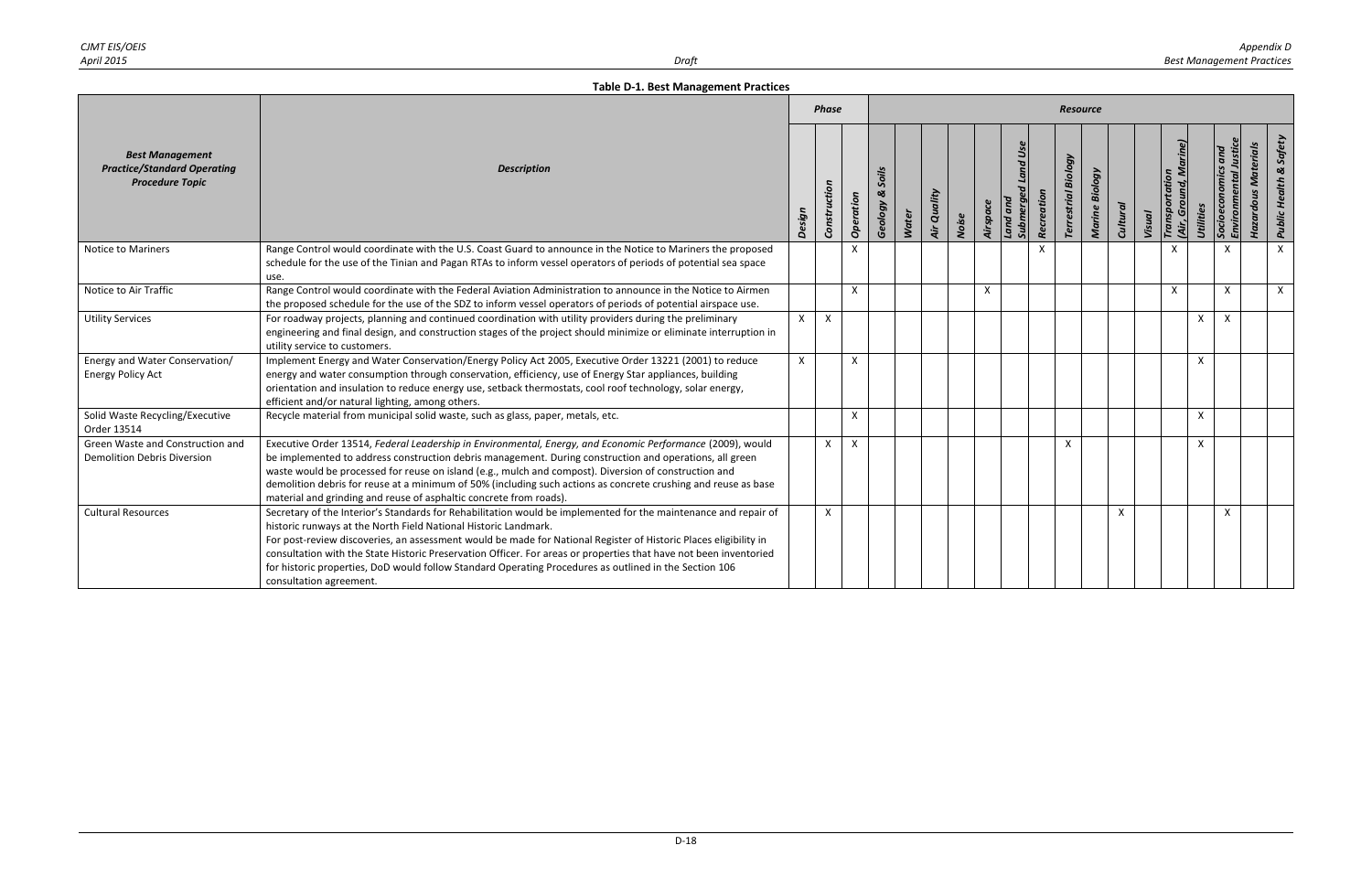|                                                                                        |                                                                                                                                                                                                                                                                                                                                                                                                                                                                                                                                                                                                                                                                                                                                                                                                                                                                                                                                                                                                                                                                                                                                                                                                                                                                                                                                                                                                                                                                                                                                                                                                                                                                                                                                                                                                                                                                                                                                                                                                                                                                                                                                                                                                                                                                                                                                                                                                                                                                                                                                                                                                                                                                                                                                                                                                                                                                                                                                                                                                                                                                                                |        | <b>Phase</b> |           |                       |       |             |       |          |                                        |            | Resource                   |                   |                 |        |                                 |                       |                                       |                                   |
|----------------------------------------------------------------------------------------|------------------------------------------------------------------------------------------------------------------------------------------------------------------------------------------------------------------------------------------------------------------------------------------------------------------------------------------------------------------------------------------------------------------------------------------------------------------------------------------------------------------------------------------------------------------------------------------------------------------------------------------------------------------------------------------------------------------------------------------------------------------------------------------------------------------------------------------------------------------------------------------------------------------------------------------------------------------------------------------------------------------------------------------------------------------------------------------------------------------------------------------------------------------------------------------------------------------------------------------------------------------------------------------------------------------------------------------------------------------------------------------------------------------------------------------------------------------------------------------------------------------------------------------------------------------------------------------------------------------------------------------------------------------------------------------------------------------------------------------------------------------------------------------------------------------------------------------------------------------------------------------------------------------------------------------------------------------------------------------------------------------------------------------------------------------------------------------------------------------------------------------------------------------------------------------------------------------------------------------------------------------------------------------------------------------------------------------------------------------------------------------------------------------------------------------------------------------------------------------------------------------------------------------------------------------------------------------------------------------------------------------------------------------------------------------------------------------------------------------------------------------------------------------------------------------------------------------------------------------------------------------------------------------------------------------------------------------------------------------------------------------------------------------------------------------------------------------------|--------|--------------|-----------|-----------------------|-------|-------------|-------|----------|----------------------------------------|------------|----------------------------|-------------------|-----------------|--------|---------------------------------|-----------------------|---------------------------------------|-----------------------------------|
| <b>Best Management</b><br><b>Practice/Standard Operating</b><br><b>Procedure Topic</b> | <b>Description</b>                                                                                                                                                                                                                                                                                                                                                                                                                                                                                                                                                                                                                                                                                                                                                                                                                                                                                                                                                                                                                                                                                                                                                                                                                                                                                                                                                                                                                                                                                                                                                                                                                                                                                                                                                                                                                                                                                                                                                                                                                                                                                                                                                                                                                                                                                                                                                                                                                                                                                                                                                                                                                                                                                                                                                                                                                                                                                                                                                                                                                                                                             | Design | Construction | Operation | Soils<br>ಜ<br>Geology | Water | Air Quality | Noise | Airspace | Land Use<br>Land and<br><b>Submerg</b> | Recreation | <b>Terrestrial Biology</b> | Biology<br>Marine | <b>Cultural</b> | Visual | Transportation<br>Grou<br>(Air, | Utilities<br>Socioecc | <b>Hazardous Materials</b><br>Environ | <b>Public Health &amp; Safety</b> |
| Implement Range Training Area<br>Management Plan                                       | Manage live-fire ranges in accordance with MCO P3550.10, Policies and Procedures for Range and Training Area<br>[RTA] Management (2005). Update the existing training area management plans to include the new ranges.<br>There are many management practices addressed in the plan and mentioned above, which include the following:<br>• Remove expended rounds from the ranges periodically and transporting them to an appropriate<br>recycling contractor or smelter in accordance with appropriate regulations.<br>Develop and implement a Range Safety Program to conduct or coordinate training area safety,<br>emergency response (medical and fire), Explosive Ordnance Disposal, Training Mishap Investigations,<br>safety training, and range inspections.<br>Develop and implement a Range Fire Management Plan, based on DoN Wildlife Fire Management plan<br>to reduce risk of fire originating from the range. Includes protocols for monitoring fire conditions and<br>adjusting training as needed, establishing/managing fire breaks, fire-fighting roads and water<br>infrastructure, and education of training units.<br>Adhere to protective measures established in natural and cultural resource management plans.<br>Controls for training area airspace in accordance with Federal Aviation Administration regulations and<br>agreements, with an objective of use by multiple agencies with minimal interference and maximum<br>safety.<br>Manage of movement and access into and within the training area by monitoring and controlling use of<br>surface roads, shorelines and adjacent water areas, and airspace above the Range Training Area.<br>Publication of advanced notice for periods of range use to airman, mariners, and the general public as<br>required for safe training area operations.<br>Comply with water protection measures and Military Handbook 1027/3B procedures to minimize the<br>potential for groundwater leachate to reach the groundwater table affect groundwater production<br>(supply) wells (i.e., soil amendments to maintain soil pH between 6 and 8; maintaining vegetation on<br>berms and drainage ways and turf on the range; contaminant monitoring; and reclamation and recycling<br>of spent ammunition.<br>Implement a monitoring program to identify any early indications of lead movement so that action<br>could be taken to address any potential water quality impacts.<br>Implement the Operational Risk Management process as outlined in as outlined in OPNAVINST<br>3500.39A and MCO 3500.27B. Management measures would include:<br>Develop and clearly mark SDZs, which determine the restricted land and airspace requirements<br>$\circ$<br>to laterally and vertically contain projectiles, fragments, debris, and components resulting from<br>weapons firing.<br>Prior to conducting training activities, clear public and non-participating personnel from the<br>training area.<br>Continually assess Range Training Area operations and update/revise safety measures as<br>$\circ$<br>needed. |        |              |           |                       | X     |             |       |          |                                        |            |                            |                   |                 |        |                                 |                       | X                                     | $\times$                          |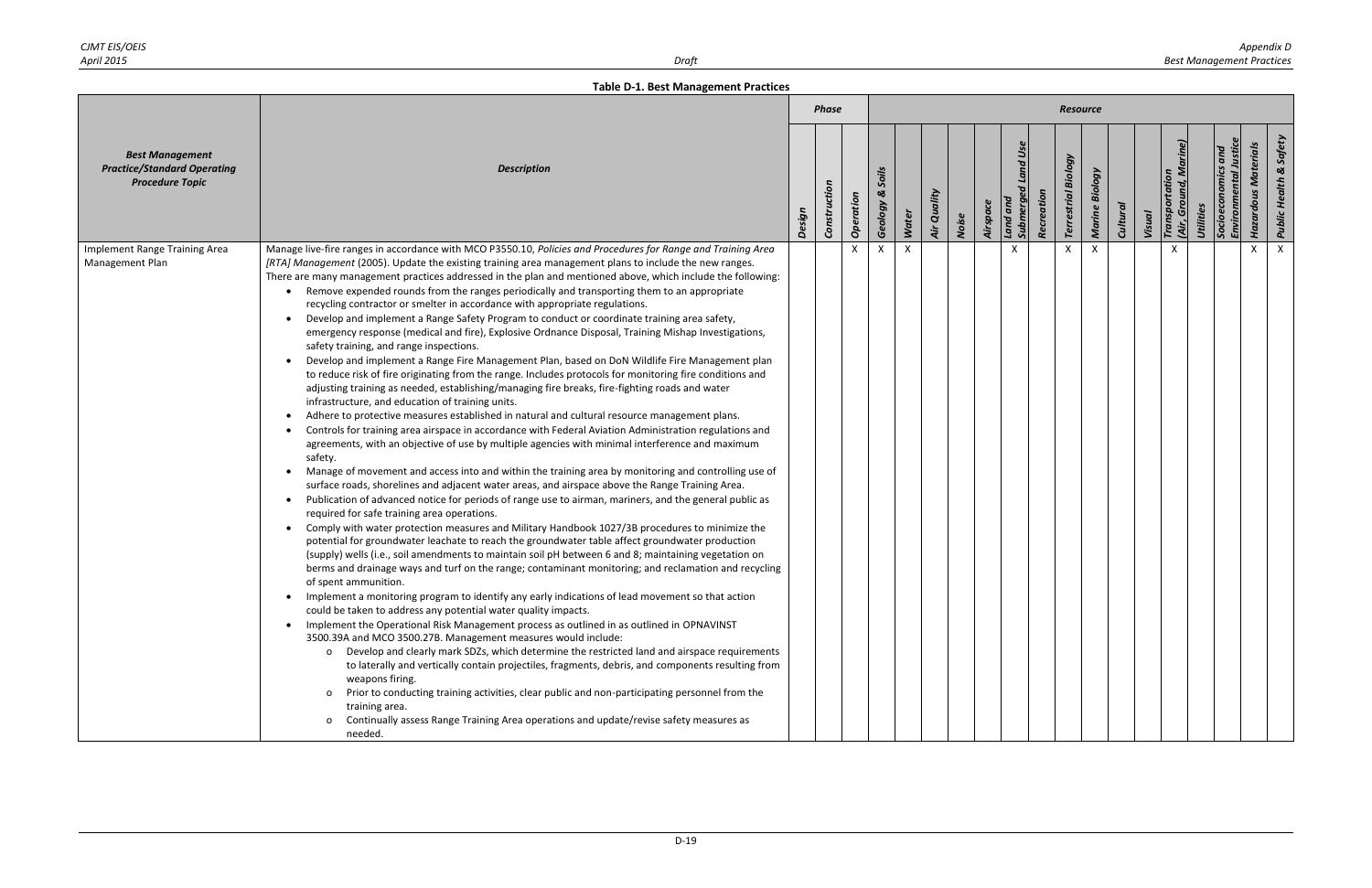|                                                                                        |                                                                                                                                                                                                                                                                                                                                                                                                                                                                                                                                                                                                                                                                                                                                                                                                                                                                                                                                                                                                                                                                                                                                                                                                                                                                                                                                                                                                                                                                                                                                                                                                                                                                                                                                                                                                                                                                                                                                                                                                                                                                                                                                                                                                                                                                                                                                                                                                                                                                                                                                                                                                                                                                                                                                                                                                                                                                                                                                                                                                                                                                                                                                                                                                                                                                                                                                           |                           | <b>Phase</b> |           |                       |       |             |       |          |                                  |            | <b>Resource</b>               |                |                 |        |                                 |           |                      |                            |                                   |
|----------------------------------------------------------------------------------------|-------------------------------------------------------------------------------------------------------------------------------------------------------------------------------------------------------------------------------------------------------------------------------------------------------------------------------------------------------------------------------------------------------------------------------------------------------------------------------------------------------------------------------------------------------------------------------------------------------------------------------------------------------------------------------------------------------------------------------------------------------------------------------------------------------------------------------------------------------------------------------------------------------------------------------------------------------------------------------------------------------------------------------------------------------------------------------------------------------------------------------------------------------------------------------------------------------------------------------------------------------------------------------------------------------------------------------------------------------------------------------------------------------------------------------------------------------------------------------------------------------------------------------------------------------------------------------------------------------------------------------------------------------------------------------------------------------------------------------------------------------------------------------------------------------------------------------------------------------------------------------------------------------------------------------------------------------------------------------------------------------------------------------------------------------------------------------------------------------------------------------------------------------------------------------------------------------------------------------------------------------------------------------------------------------------------------------------------------------------------------------------------------------------------------------------------------------------------------------------------------------------------------------------------------------------------------------------------------------------------------------------------------------------------------------------------------------------------------------------------------------------------------------------------------------------------------------------------------------------------------------------------------------------------------------------------------------------------------------------------------------------------------------------------------------------------------------------------------------------------------------------------------------------------------------------------------------------------------------------------------------------------------------------------------------------------------------------------|---------------------------|--------------|-----------|-----------------------|-------|-------------|-------|----------|----------------------------------|------------|-------------------------------|----------------|-----------------|--------|---------------------------------|-----------|----------------------|----------------------------|-----------------------------------|
| <b>Best Management</b><br><b>Practice/Standard Operating</b><br><b>Procedure Topic</b> | <b>Description</b>                                                                                                                                                                                                                                                                                                                                                                                                                                                                                                                                                                                                                                                                                                                                                                                                                                                                                                                                                                                                                                                                                                                                                                                                                                                                                                                                                                                                                                                                                                                                                                                                                                                                                                                                                                                                                                                                                                                                                                                                                                                                                                                                                                                                                                                                                                                                                                                                                                                                                                                                                                                                                                                                                                                                                                                                                                                                                                                                                                                                                                                                                                                                                                                                                                                                                                                        | Design                    | Construction | Operation | Soils<br>త<br>Geology | Water | Air Quality | Noise | Airspace | Land Use<br>Land and<br>Submerge | Recreation | Biology<br><b>Terrestrial</b> | Marine Biology | <b>Cultural</b> | Visual | Transportation<br>(Air, Ground, | Utilities | Environm<br>Socioeco | <b>Hazardous Materials</b> | <b>Public Health &amp; Safety</b> |
| Range Environmental Vulnerability<br>Assessments (REVA)                                | The Marine Corps would utilize the REVA program, in compliance with DoDI 4715.14 (2005), to assess the<br>potential impacts to human health and the environment from live-fire training operations. The purpose of the<br>REVA is to identify whether there is a release or a substantial threat of a release of munitions constituents from<br>the operational range or range complex areas to off-range areas and determine if the release causes an<br>unacceptable risk to human health and/or the environment. The Marine Corps would collect baseline data to<br>support the assessment as part of a baseline survey conducted before the ranges are approved for use. The REVA<br>program would conduct an assessment on all live-fire operational ranges after they have been in use for a<br>minimum of a year. Conservative fate and transport models of the REVA-indicator munitions constituents;<br>trinitrotoluene, cyclotetramethylene tetranitramine, and hexahydro-trinitro-triazine, and perchlorate, would be<br>used, when appropriate, to determine if munitions constituents are migrating off-range.<br>Lead is the primary REVA-indicator munitions constituents for small arms ranges; however, in order to conduct<br>fate and transport parameters, site-specific geochemical properties are needed. Therefore, small arms ranges<br>associated with the installation would be qualitatively reviewed and assessed to identify factors that influence<br>the potential for lead migration at the operational range, including:<br>Design and layout.<br>The physical and chemical characteristics of the area.<br>$\bullet$<br>• Current and past operation and maintenance practices.<br>In addition, potential receptors and pathways must be identified relative to the small arms range being assessed.<br>Prior to the construction of the range, a site inspection would be completed by the installation to provide<br>information on the design including the specific grading, and soil amendments that are required, where needed.<br>Range management plans identify procedures for safe range usage and risk reduction. The vulnerability<br>assessment identifies releases or substantial threats of a release of munitions constituents from range complex<br>areas to off-range areas. Accomplished through a baseline assessment of operational range areas and, where<br>applicable, the use of fate and transport modeling of the munitions constituents.<br>Potential Range Management BMPs would be incorporated into the design and construction of the range to<br>minimize the off-site migration of surface water and munitions constituents. These Potential Range Management<br>BMPs may include, but may not be limited to:<br>• Maintain grassy vegetation on berms.<br>Manage stormwater at ranges through LID measures.<br>Restrict vehicular activities at ranges to designated/previously identified areas.<br>Conduct range clearance (remove expended rounds) of live-fire ranges with impact berms<br>$\bullet$<br>approximately every 5 years (depending on tabulated use).<br>Adding soil amendments to maintain the soil pH between 6 and 8.<br>The REVA program would evaluate these preventative measures at a minimum every 5 years to ensure<br>their effectiveness. | $\boldsymbol{\mathsf{x}}$ |              |           |                       |       |             |       |          |                                  |            |                               |                |                 |        |                                 |           |                      |                            | $\times$                          |